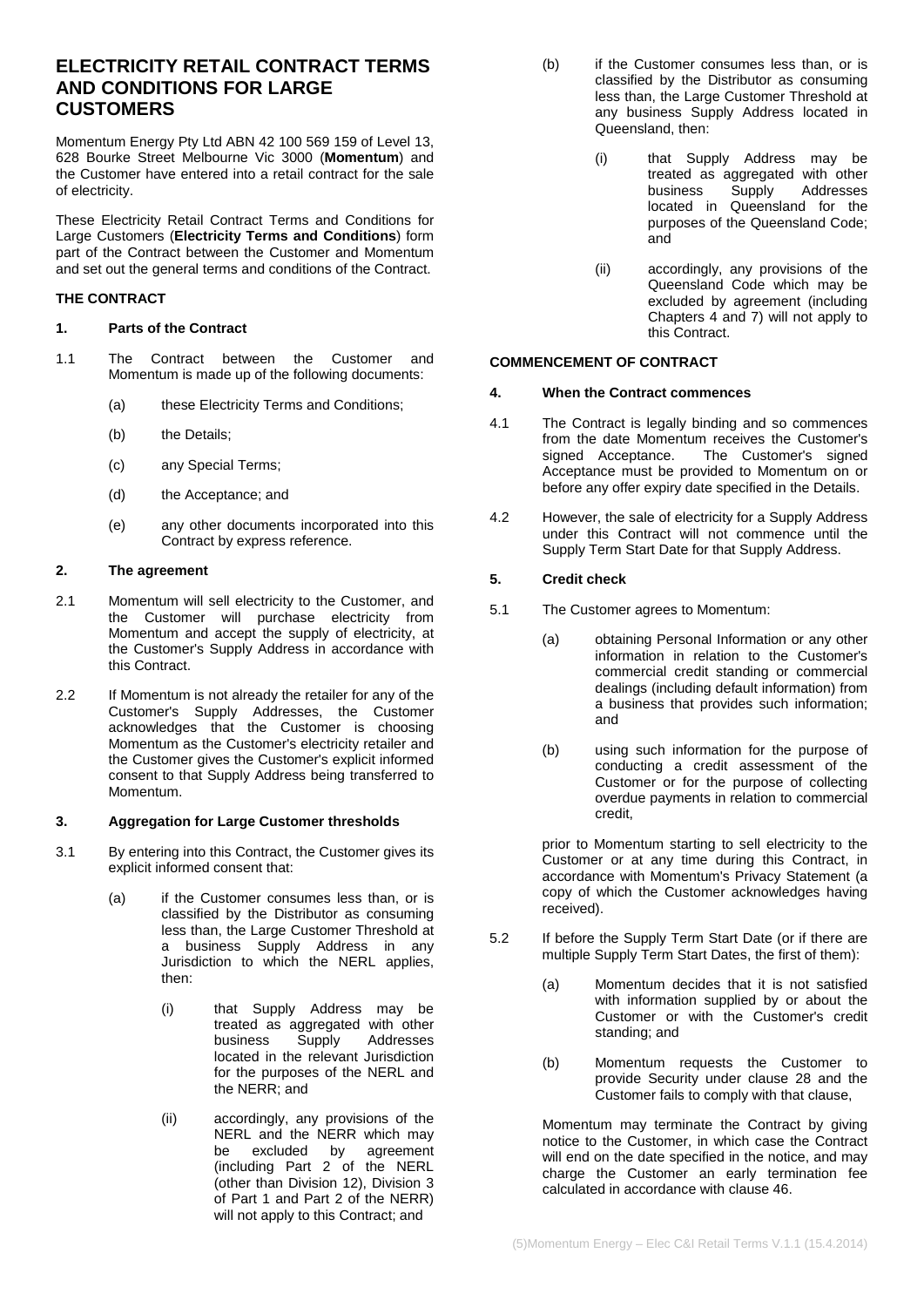### **COMMENCEMENT OF SALE OF ELECTRICITY**

#### <span id="page-1-0"></span>**6. Preconditions to the sale of electricity**

- <span id="page-1-4"></span>6.1 The conditions that must be satisfied before the commencement of the sale of electricity to a Supply Address under this Contract are that:
	- (a) the Supply Address is connected to the relevant distribution system;
	- (b) there is a connection contract in place between the Customer and the relevant Distributor for the Supply Address;
	- (c) all relevant connection infrastructure required to supply electricity to the Supply Address up to the Expected Electricity Consumption (as it applies to that Supply Address) is installed and, if required, has been upgraded;
	- (d) all relevant metering equipment is installed at the Supply Address and, if required, has upgraded, Metering Services Providers have been engaged and there is safe and unobstructed access to the metering equipment;
	- (e) the Customer has provided to Momentum any credit history information if required by Momentum and Momentum is satisfied that the Customer has an adequate credit rating or is otherwise able to meet the Customer's payment obligations under this Contract;
	- (f) the Customer has provided Momentum with any Security required by Momentum under claus[e 28;](#page-8-0)
	- (g) the Customer has paid to Momentum any outstanding amount which the Customer owes to Momentum and which Momentum requires to be paid before sale of electricity commences under this Contract;
	- (h) Momentum is satisfied that the Customer is a Large Customer; and
	- (i) any other preconditions notified to the Customer by Momentum or the Distributor are satisfied.

### **7. Supply Term**

- 7.1 Momentum's obligation to sell the Customer electricity at a Supply Address:
	- (a) starts on the Supply Term Start Date; and
	- (b) ends on the Supply Term End Date.
- <span id="page-1-5"></span>7.2 The period from the Supply Term Start Date to the Supply Term End Date (inclusive) is the **Supply Term**.
- 7.3 If this Contract is for multiple Supply Addresses:
	- (a) there may be more than one Supply Term Start Date (for example, if the date Momentum becomes Responsible for each Supply Address is different); and
- (b) the Supply Term End Date will be the same for all Supply Addresses (including for any Supply Address added under clause [47\)](#page-15-0), unless the Supply Term is terminated early with respect to any particular Supply Address.
- 7.4 If the Customer is not an existing customer of Momentum's at a Supply Address, Momentum will use reasonable endeavours to facilitate the transfer of the Supply Address to Momentum, so that Momentum is Responsible for the Supply Address, on or as soon as practicable after the Proposed Start Date, once all the preconditions in clause [6](#page-1-0) are satisfied (or waived by Momentum). Momentum is not liable for any delays in effecting the transfer or any early termination fees, special meter read fees or other amounts the Customer must pay the retailer from whom the Customer is transferring.
- 7.5 If the Supply Term Start Date occurs before all the preconditions in clause [6](#page-1-0) are satisfied, Momentum may still require those conditions to be satisfied after the Supply Term Start Date. Any waiver of the preconditions by Momentum:
	- (a) will be taken to be only a waiver of Momentum's rights to have preconditions satisfied before the Supply Term Start Date; and
	- (b) will not be taken to be a waiver of Momentum's rights to have preconditions satisfied at all,

unless Momentum expressly states otherwise.

7.6 The end of the Supply Term does not, of itself, automatically end the Contract. (For example, clause [8](#page-1-1) may apply.)

### <span id="page-1-1"></span>**8. Electricity consumed after the Supply Term**

- <span id="page-1-3"></span>8.1 If after the end of the Supply Term:
	- (a) the Customer or another person continues to consume electricity at a Supply Address;
	- (b) Momentum continues to be Responsible for the Supply Address; and
	- (c) Momentum has not entered into a new contract for the Supply Address (with the Customer or another person) under which sale of electricity to the Supply Address has commenced,

the Customer will be responsible, in accordance with clause [8.2,](#page-1-2) for all Charges in relation to electricity consumed at the Supply Address from the day after the Supply Term End Date until the Final End Date.

- <span id="page-1-2"></span>8.2 For the purpose of clause [8.1](#page-1-3) (and subject to clause [8.3\)](#page-2-0), any electricity sold between the Supply Term End Date and the Final End Date will be on the same terms as this Contract (including any Charges that applied as at the Supply Term End Date) other than that:
	- (a) the Charges may be varied by Momentum at any time upon notice to the Customer;

### (b) for Unbundled Pricing Supply Addresses: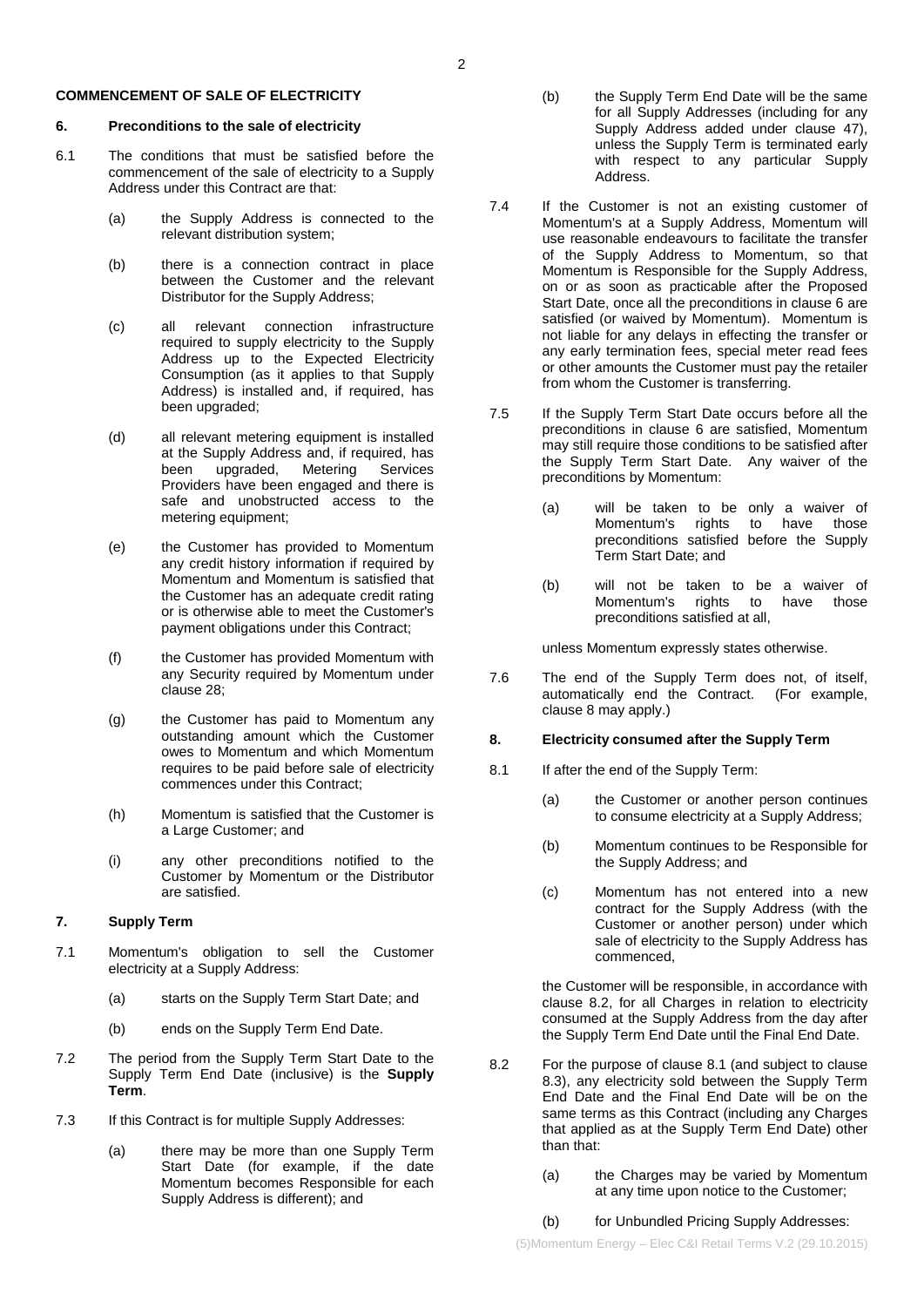- (i) the applicable Consumption Rates will be the higher of:
	- (A) the spot price for electricity in the National Electricity Market; and
	- (B) Momentum's default rates for Unbundled Pricing Supply Addresses for the<br>relevant Region, as relevant published on Momentum's website from time to time and in the absence of any<br>such publication the publication Consumption Rates that applied as at the Supply Term End Date,

at each trading interval in the National Electricity Market; and

- <span id="page-2-7"></span>(ii) the applicable Environmental Rates Momentum's Environmental Rates as published on Momentum's website from time to time, and in the absence of any such publication will be the Environmental Rates that applied as at the Supply Term End Date;
- (c) for Bundled Pricing Supply Addresses, the applicable Consumption Rates and Daily Charges will be Momentum's default rates for Bundled Pricing Supply Addresses for the relevant Region, as published on Momentum's website from time to time, and in the absence of any such publication will be applicable Consumption Rates and Daily Charges that applied as at the Supply Term End Date;
- (d) provisions expressed to apply only during the Supply Term will not apply; and
- (e) any Special Terms notified by Momentum as not applying after the Supply Term End Date will not apply.
- <span id="page-2-0"></span>8.3 Nothing in clause [8.1](#page-1-3) requires Momentum to sell electricity to the Customer after the end of the Supply Term.

### **9. Large Customer warranty**

- <span id="page-2-1"></span>9.1 The Customer warrants that the Customer is, and will remain at all times during the Supply Term, a Large Customer for each Jurisdiction at which there is a Supply Address under this Contract.
- <span id="page-2-4"></span>9.2 The Customer must advise Momentum promptly if the Customer ceases to be a Large Customer for a Jurisdiction or if the Customer anticipates that the Customer will cease to be a Large Customer for a Jurisdiction.
- 9.3 If the Customer is in breach of the warranty in clause [9.1,](#page-2-1) or Momentum reasonably believes that the Customer will breach that warranty reasonably soon:
	- (a) Momentum may give the Customer notice that the Supply Term for one or more

Supply Addresses is terminated, in accordance with clause [45.1\(c\);](#page-13-0)

- (b) Momentum may give the Customer notice that in place of this Contract (but without prejudice to any remedies for prior breach of this Contract), a Small Customer Contract will instead apply to one or more Supply Addresses, in which case the Customer gives the Customer's explicit informed consent to entering into such a contract with Momentum;
- (c) Momentum may, if possible, take steps to transfer Responsibility for the relevant Supply Address to the retailer who was Responsible for the Supply Address immediately prior to the commencement of this Contract; and/or
- (d) Momentum may, if permitted by the Regulatory Instruments, disconnect one or more Supply Addresses.

## **RATES AND CHARGES**

## <span id="page-2-2"></span>**10. Charges – Unbundled**

- 10.1 This clause [10](#page-2-2) applies to Unbundled Pricing Supply Addresses.
- <span id="page-2-10"></span><span id="page-2-8"></span><span id="page-2-5"></span>10.2 The Customer must pay Momentum for the Charges, being:
	- (a) Energy Charges, being:
		- (i) Consumption Charges; and
		- (ii) Daily Charges;
	- (b) Pass Through Charges, being:
		- (i) Network Charges; and
		- (ii) Market and Regulatory Charges;
	- (c) Metering Charges;
	- (d) Environmental Charges;
	- (e) Additional Consumption Charges (if applicable);
	- (f) the Minimum Consumption Charges (if applicable); and
	- (g) any other amounts contemplated or permitted by this Contract.

## <span id="page-2-3"></span>**11. Charges – Bundled**

- 11.1 This clause [11](#page-2-3) applies to Bundled Pricing Supply Addresses.
- <span id="page-2-9"></span><span id="page-2-6"></span>11.2 The Customer must pay Momentum for the Charges, being:
	- (a) Energy Charges, being:
		- (i) Consumption Charges; and
		- (ii) Daily Charges;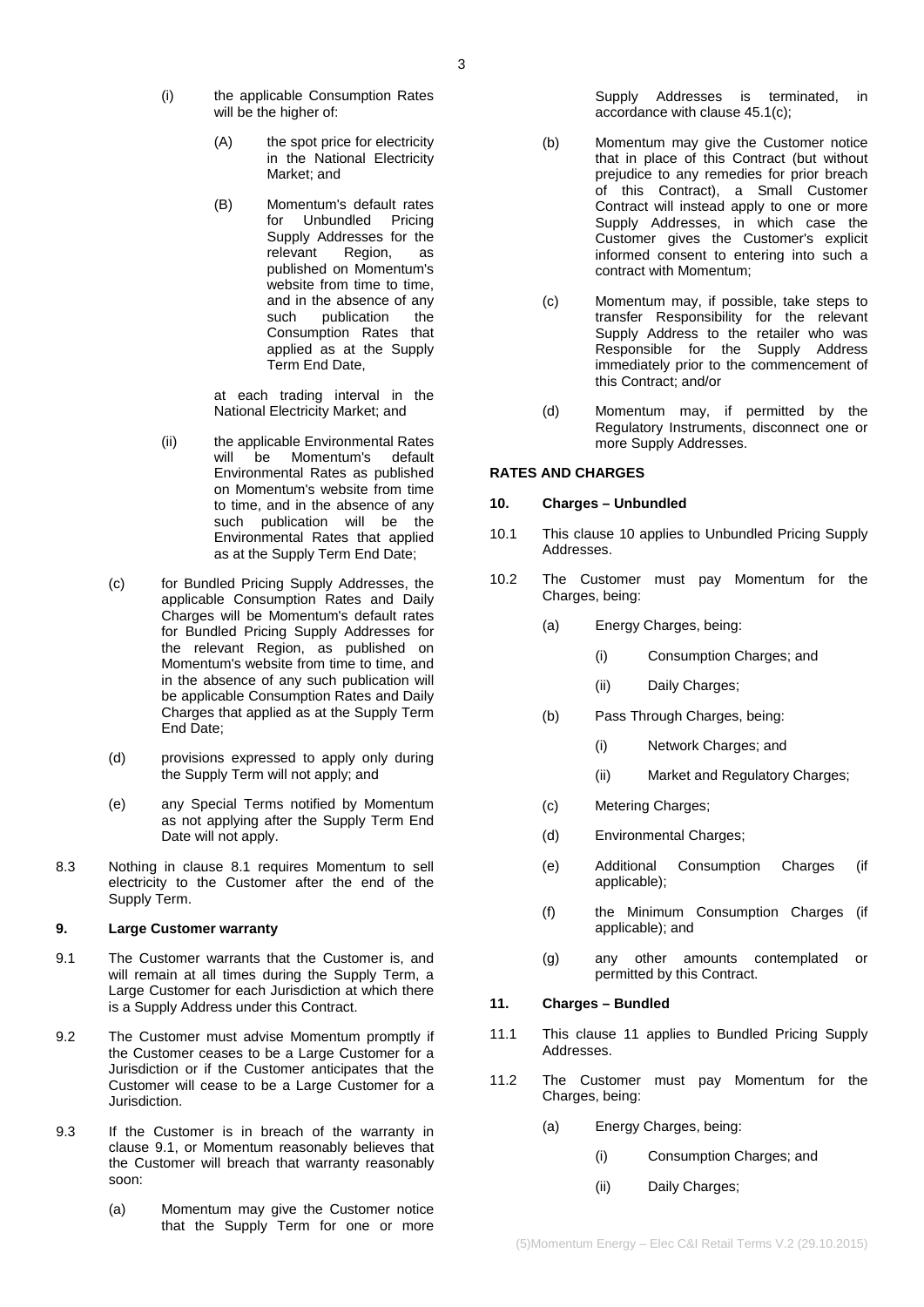- (b) Additional Consumption Charges (if applicable);
- (c) the Minimum Consumption Charges (if applicable);
- (d) any applicable connection, disconnection or reconnection fees (which may include a disconnection fee after the Customer has moved out of a Supply Address);
- (e) additional costs related to the Customer's meter that are incurred under claus[e 34.2](#page-11-0) or at the Customer's request or due to the Customer's act or omission, such as fees for a special meter read, installation of a new meter or metering equipment or meter repair (but not including a scheduled meter read or any meter repair or installation as a result of a faulty meter where the Customer was not responsible for causing the fault);
- (f) any charges related to CT/VT Testing and/or an Enhanced Site Inspection under [36.3;](#page-11-1)
- (g) any demand charges imposed by the Distributor;
- (h) any other fees or charges imposed by the Distributor or the Metering Services Provider due to something specific to the Customer's needs (not including ordinary charges for use of the networks); and
- (i) any other amounts contemplated or permitted by this Contract.

## <span id="page-3-2"></span>**12. Consumption Charges**

- 12.1 Consumption Charges during a Billing Period for an Unbundled Pricing Supply Address will be calculated as the sum of the following:
	- (a) the Consumption Quantity during Unbundled Pricing Peak Periods during that Billing Period multiplied by the applicable Peak Rate and by the applicable Loss Factors for that Supply Address;
	- (b) the Consumption Quantity during Unbundled Pricing Shoulder Periods (if any) during that Billing Period multiplied by the applicable Shoulder Rate (if any) and by the applicable Loss Factors for that Supply Address and
	- (c) the Consumption Quantity during Unbundled Pricing Off Peak Periods during that Billing Period multiplied by the applicable Off Peak Rate and by the applicable Loss Factors for that Supply Address.
- 12.2 Consumption Charges during a Billing Period for a Bundled Pricing Supply Address for which Peak Rates and Off Peak Rates (and, if applicable, Shoulder Rates) are specified in the Details will be calculated as the sum of:
	- (a) the Consumption Quantity during Network Peak Periods during that Billing Period

multiplied by the applicable Peak Rate for that Supply Address;

- (b) the Consumption Quantity during Network Shoulder Periods (if any) during that Billing Period multiplied by the applicable Shoulder Rate (if any) for that Supply Address; and
- (c) the Consumption Quantity during Network Off Peak Periods during that Billing Period multiplied by the applicable Off Peak Rate for that Supply Address;
- 12.3 Consumption Charges during a Billing Period for a Bundled Pricing Supply Address for which only Peak Rates (but not Shoulder Rates or Off Peak Rates) are specified in the Details will be calculated by multiplying the Consumption Quantity for all times of day during that Billing Period by the applicable Peak Rate for that Supply Address.
- <span id="page-3-1"></span><span id="page-3-0"></span>12.4 Where the Details specify more than one Peak Rate and a Step Limit for a Bundled Pricing Supply Address:
	- (a) the rate specified as "Peak" or "Peak step 1" will apply to the Consumption Quantity up to and including the first number of kilowatt hours during that Billing Period corresponding to the Step Limit;
	- (b) the rate specified as "Peak 2" or "Peak step 2" will apply to the Consumption Quantity above the amount in clause [12.4\(a\)](#page-3-0) and up to and including the next number of kilowatt hours during that Billing Period corresponding to the Step Limit, and so forth for subsequent Peak Rates and Consumption Quantities specified in the Details (if any) within the Billing Period.
- 12.5 For the purposes of claus[e 12.4:](#page-3-1)
	- (a) the Consumption Quantity referred to in clause [12.4](#page-3-1) will apply:
		- (i) during Network Peak Periods and Network Shoulder Periods only (if Off Peak Rates also apply to the Supply Address); or
		- (ii) during all periods (if only Peak Rates apply to Address); and
	- (b) if the Step Limit is expressed in the Details in kWh/month, or kWh/quarter, it applies to the relevant Billing Period by:
		- (i) converting the amount per month or quarter (as applicable) into a daily amount; and
		- (ii) multiplying that daily amount by the number of days in the Billing Period to derive an amount per Billing Period,

or as otherwise calculated by the Distributor.

12.6 The applicable Consumption Rates will not be varied on the basis of a force majeure event affecting an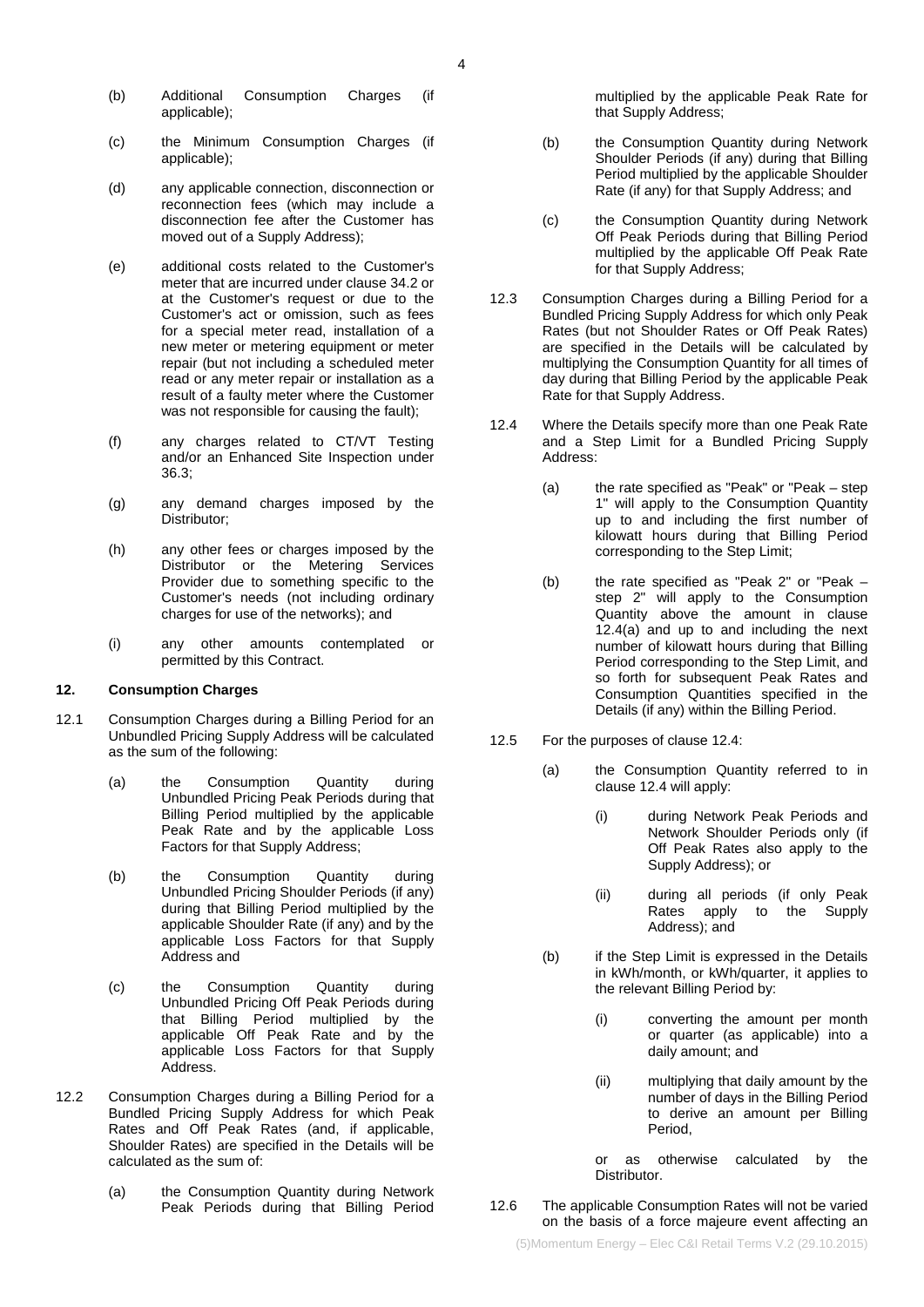electricity generator or as a result of changes to electricity prices in the National Electricity Market (including if the Market Price Cap or the Market Floor Price are reached or changed).

#### <span id="page-4-0"></span>**13. Pass Through Charges – Unbundled**

- 13.1 This clause [13](#page-4-0) applies to Unbundled Pricing Supply Addresses.
- <span id="page-4-1"></span>13.2 Momentum may charge the Customer for Pass Through Charges during a Billing Period:
	- (a) the amount which Momentum incurs in respect of those charges;
	- (b) Momentum's reasonable estimation of Momentum's costs in respect of those matters (where those costs are not known in advance); and/or
	- (c) Momentum's reasonable allocation of those costs across Momentum's customers (where those costs are incurred in respect<br>of multiple customers or Supply of multiple customers or Addresses).
- 13.3 For the purposes of clause [13.2,](#page-4-1) a cost or amount incurred by Momentum is taken to include a cost passed through to Momentum.

### <span id="page-4-2"></span>**14. Environmental Charges – Unbundled**

- 14.1 This clause [14](#page-4-2) applies to Unbundled Pricing Supply Addresses.
- <span id="page-4-3"></span>14.2 The terms and conditions set out in the Environmental Rates Schedule also apply in relation to Environmental Charges. This clause [14.2](#page-4-3) only applies in respect of the supply of electricity during the Supply Term.
- 14.3 The Environmental Charges during a Billing Period for a Supply Address are calculated by multiplying the Consumption Quantity during that Billing Period in the Jurisdiction to which the relevant Environmental Scheme applies by the relevant Environmental Rates and by the applicable Loss Factors for that Supply Address.
- <span id="page-4-6"></span>14.4 This clause [14](#page-4-2) will not apply in respect of any Environmental Scheme and Supply Address if or to the extent that:
	- (a) Momentum's acquisitions of electricity for supply to the Customer at the Supply Address are exempt from liability under the relevant Environmental Scheme;
	- (b) the Customer provides to Momentum all certificates and other evidence reasonably required by Momentum in order for Momentum to claim the exemption under the relevant Environmental Scheme; and
	- (c) any such certificates and other evidence are accepted by Momentum. Momentum will accept them provided that they are received by Momentum in sufficient time, having regard to Momentum's compliance and trading requirements.
- 14.5 This clause [14](#page-4-2) will not apply in respect of any Environmental Scheme if all of the following occur:
	- (a) that Environmental Scheme is abolished;
	- (b) that Environmental Scheme no longer applies to Momentum; and
	- (c) costs and charges associated with the Environmental Scheme are no longer incurred by or passed through to Momentum.

### **15. GreenPower**

- 15.1 If a GreenPower Schedule is included in this Contract at the commencement date of this Contract, the terms of the GreenPower Schedule apply and form part of this Contract on and from that date.
- 15.2 If the Customer requests Momentum's GreenPower product for all or part of the Customer's electricity consumption after the commencement date of this Contract, the parties may agree to vary this Contract by including a GreenPower Schedule.

### <span id="page-4-5"></span>**16. Variation of the rates and charges**

- <span id="page-4-4"></span>16.1 If the information the Customer gave Momentum about the Customer's meter is incorrect or does not properly reflect the meter or metering services required by the applicable Regulatory Instruments at the Customer's Supply Address, Momentum may vary the Charges to reflect these matters.
- 16.2 If the date that Momentum becomes Responsible for the Supply Address is more than 60 days after the Proposed Start Date and the delay is not the result of a negligent act or omission of Momentum, Momentum may vary the Charges applicable to that Supply Address to account for changes in Momentum's costs as a result of that delay.
- 16.3 For Bundled Pricing Supply Addresses, Momentum may vary the Charges to reflect any changes in the Pass Through Costs (being changes from either actual or estimated levels), to reflect any new Pass Through Costs or to allow Momentum to fully recover its Pass Through Costs (including by adopting the principles in clause[s 13.2](#page-4-1) and [13.3\)](#page-4-4).
- 16.4 If, after the Offer Issue Date stated in the Details:
	- (a) a new Tax is imposed or the basis for imposing or calculating any Tax changes; or
	- (b) Momentum incurs any liability, cost or reduction in benefit due to or arising from the introduction of a new law or Regulatory Instrument, a change to a law or Regulatory Instrument or a change to the interpretation of a law or Regulatory Instrument,

and Momentum reasonably determines that there is any increase in the direct or indirect cost to Momentum of purchasing or selling electricity to the Customer's Supply Address, then Momentum may, at Momentum's discretion, impose such additional amounts, or vary any of the Charges, as Momentum considers necessary to recover the increase in Momentum's costs (including by adopting the principles in clauses [13.2](#page-4-1) and [13.3\)](#page-4-4).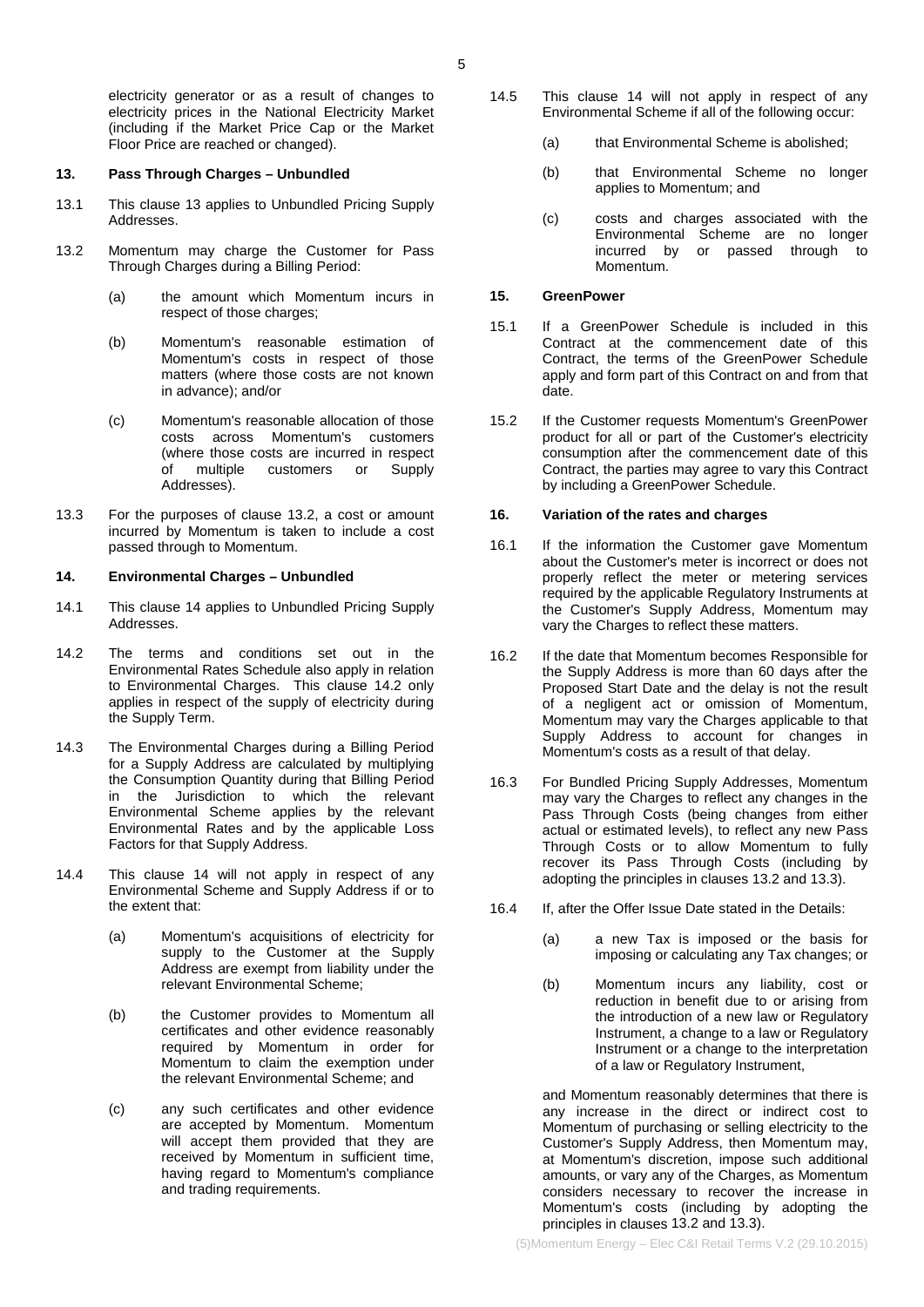- 16.5 If Momentum imposes any additional amount or varies any Charges under this clause [16,](#page-4-5) Momentum will give the Customer notice of the additional amount or variation.
- <span id="page-5-0"></span>16.6 If a Supply Address is or becomes part of an embedded network (whether at the "gate" to the embedded network or at premises within the embedded network):
	- (a) the Customer must notify Momentum of this (including providing all relevant details);
	- (b) Momentum may charge an administration fee for that Supply Address, in an amount determined by Momentum in its discretion; and
	- (c) Momentum may terminate the Supply Term with respect to that Supply Address at any time (regardless of whether the Customer has given notice under claus[e 16.6\(a\)\)](#page-5-0).
- 16.7 If any of the rates or charges vary during a Billing Period and metering data for a Supply Address is not available on a daily basis, Momentum will calculate the Consumption Quantities before and after the variation on a proportionate basis.

#### **17. Material change in electricity consumption**

- <span id="page-5-8"></span>17.1 Momentum set the initial Consumption Rates based on historical information, information the Customer gave Momentum, or which was otherwise available to Momentum, about electricity consumed at the Customer's Supply Address. That information is recorded in the Details for the relevant Region within which the Supply Address is located (or, if not set out in the Details, as determined by Momentum) and<br>is referred to as **Expected Electricity** is referred to as **Expected Electricity Consumption**. The Expected Electricity Consumption is expressed in the Details as an amount in kWh per annum that is expected to be consumed during peak periods, shoulder periods (if applicable) and off peak periods, and may also be expressed in the aggregate. Any reference to peak periods, shoulder periods and off peak periods in relation to the Expected Electricity Consumption may not correspond to equivalent periods which apply under this Contract.
- <span id="page-5-1"></span>17.2 The Customer must notify Momentum as soon as possible of any material change or likely material change in Expected Electricity Consumption (including in the total amount or the peak, shoulder or off peak portions) within any Region to which the Contract relates.
- 17.3 The Expected Electricity Consumption will be prorated for any Supply Year which is not a full 12 month period. If there are differences between Supply Years for different Supply Addresses, Momentum may use estimates in its pro-rata calculations.
- <span id="page-5-2"></span>17.4 In addition to the Customer's obligations under clause [17.2,](#page-5-1) the Customer must use its best endeavours to give Momentum at least 30 Business Days' notice of any period during which:
	- (a) a Supply Address will be shut down; or
	- (b) the Customer expects that its annual or daily consumption of electricity will be materially higher or lower than is generally the case.
- <span id="page-5-3"></span>17.5 Any notice given by the Customer under clause [17.4:](#page-5-2)
	- (a) must include details regarding the length of the relevant period and, in the case of clause [17.4\(b\),](#page-5-3) the quantity of electricity the Customer expects to consume; and
	- (b) will not have any effect on the calculations and charges under clause [18](#page-5-4) (Additional Consumption Charge) and/or clause [19](#page-6-0) (Minimum Consumption Charge).

### <span id="page-5-4"></span>**18. Additional Consumption Charge**

- <span id="page-5-7"></span>18.1 This claus[e 18](#page-5-4) applies during the Supply Term.
	- (a) For each Region and Supply Year which has a Flex Percentage specified in the Details the Additional Consumption Charge for that Supply Year and Region will be calculated in accordance with clauses [18.2](#page-5-5) t[o 18.5.](#page-6-1)
	- (b) If a Region has no Flex Percentage; or "N/A" specified as the Flex Percentage in the Details for a Supply Year, the Additional Consumption Charge for that Supply Year and Region is \$0.00.
- <span id="page-5-5"></span>18.2 If in any Supply Year the aggregate Consumption Quantity across all Supply Addresses within a particular Region exceeds the aggregate Expected Electricity Consumption per year for that Region by more than the corresponding Flex Percentage (the difference being the **Excess Consumption Quantity**), then Momentum may charge the Customer an additional amount calculated in accordance with clause 18.4 (Additional accordance with clause [18.4](#page-6-2) **Consumption Charge**).
- <span id="page-5-6"></span>18.3 The Additional Consumption Rates for a Supply Year and for a Region are calculated as:
	- (a) for peak periods, the average AEMO peak spot price for that Supply Year in that Region less the Peak Rate. If this value is negative, then it will be deemed to be zero;
	- (b) for shoulder periods (if applicable), the average AEMO shoulder spot price for that Supply Year in that Region less the Shoulder Rate. If this value is negative, then it will be deemed to be zero; and
	- (c) for off peak periods, the average AEMO offpeak spot price for that Supply Year in that Region less the Off Peak Rate. If this value is negative, then it will be deemed to be zero.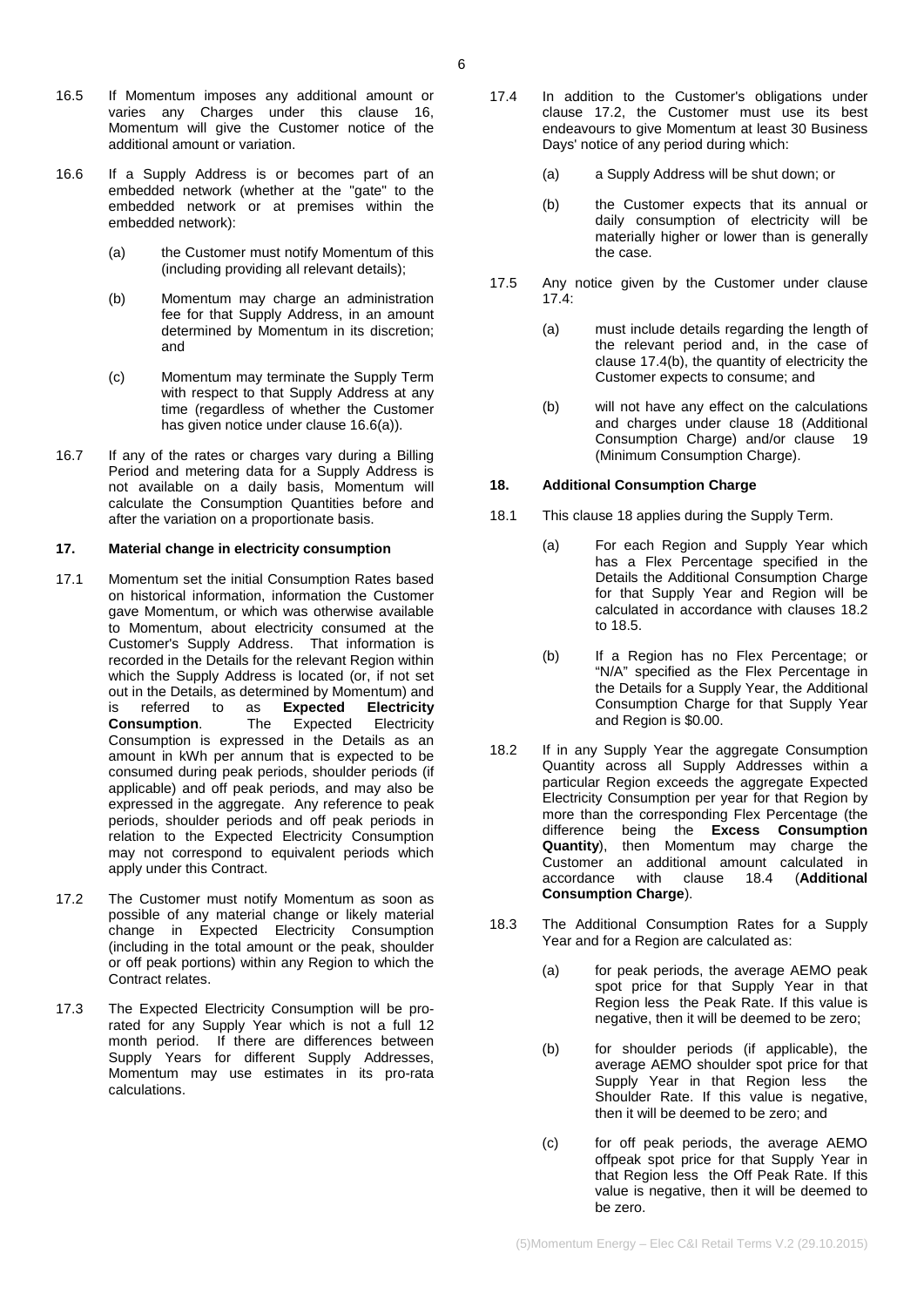#### (**Additional Consumption Rates**)

- <span id="page-6-2"></span>18.4 The Additional Consumption Charge for a Supply Year and for a Region is calculated as the sum of:
	- (a) the Excess Consumption Quantity during Unbundled Pricing Peak Periods during that Billing Period multiplied by the Additional Consumption Rate for peak periods and by the applicable Loss Factors for that Supply Address;
	- (b) the Excess Consumption Quantity during Unbundled Pricing Shoulder Periods (if any) during that Billing Period multiplied by the Additional Consumption Rate for shoulder periods and by the applicable Loss Factors for that Supply Address;
	- (c) the Excess Consumption Quantity during Unbundled Pricing Off Peak Periods during that Billing Period multiplied by the Additional Consumption Rate for off peak periods and by the applicable Loss Factors for that Supply Address; and
	- (d) 15% of the Environmental Charges otherwise payable in respect of the Excess Consumption Quantity for that Supply Year and Region.
- <span id="page-6-3"></span><span id="page-6-1"></span>18.5 For the purposes of clause [18.4\(d\),](#page-6-3) the Environmental Charges otherwise payable in respect of the Excess Consumption Quantity for that Supply Year and Region will be calculated by multiplying the Excess Consumption Quantity by the relevant Environmental Rates (determined in accordance with clause [14\)](#page-4-2) and by the applicable Loss Factors.

## <span id="page-6-0"></span>**19. Minimum Consumption Charge**

- <span id="page-6-4"></span>19.1 This clause [19.1](#page-6-4) applies during the Supply Term.
	- (a) For each Region and Supply Year which has a Flex Percentage specified in the Details the Minimum Consumption Charge for that Supply Year and Region will be calculated in accordance with clauses [19.2](#page-6-5) to [19.6.](#page-6-6)
	- (b) If a Region has no Flex Percentage; or "N/A" specified as the Flex Percentage in the Details for a Supply Year, the Minimum Consumption Charge for that Supply Year and Region is \$0.00.
- <span id="page-6-5"></span>19.2 If in any Supply Year the aggregate Consumption Quantity across all Supply Addresses within a particular Region is less than the aggregate Expected Electricity Consumption per year for that Region by more than the corresponding Flex Percentage (the difference being the **Under Consumption Quantity**), then Momentum may charge the Customer an additional amount calculated in accordance with clause [19.4](#page-6-7) (**Minimum Consumption Charge**).
- <span id="page-6-8"></span>19.3 The Minimum Consumption Rates for a Supply Year and for a Region are calculated as:
	- (a) for peak periods, the Peak Rate less the average AEMO peak spot price for that

Supply Year in that Region. If this value is negative, then it will be deemed to be zero;

- (b) for shoulder periods (if applicable), the Shoulder Rate less the average AEMO shoulder spot price for that Supply Year in that Region. If this value is negative, then it will be deemed to be zero; and
- (c) for off peak periods, the Off Peak Rate less the average AEMO off peak spot price for that Supply Year in that Region. If this value is negative, then it will be deemed to be zero

#### (**Minimum Consumption Rates**)

- <span id="page-6-7"></span>19.4 The Minimum Consumption Charge payable in respect of the Under Consumption Quantity for a Supply Year and for a Region is calculated as the sum of:
	- (a) the Under Consumption Quantity during Unbundled Pricing Peak Periods during that Billing Period multiplied by the Minimum Consumption Rate for peak periods and by the applicable Loss Factors for that Supply Address;
	- (b) the Under Consumption Quantity during Unbundled Pricing Shoulder Periods (if any) during that Billing Period multiplied by the Minimum Consumption Rate for shoulder periods and by the applicable Loss Factors for that Supply Address;
	- (c) the Under Consumption Quantity during Unbundled Pricing Off Peak Periods during that Billing Period multiplied by the Minimum Consumption Rate for off peak periods and by the applicable Loss Factors for that Supply Address; and
	- (d) the Under Consumption Quantity multiplied by the relevant Environmental Rates (determined in accordance with clause 14) and by the applicable Loss Factors.
- <span id="page-6-10"></span><span id="page-6-9"></span>19.5 If electricity is unable to be supplied to the Supply Address under this Contract:
	- (a) as a result of an event under clause [32](#page-9-0) affecting Momentum; or
	- (b) due to an interruption to supply or otherwise under clause [31.3](#page-9-1) for more than one day (other than where this is the result of an act or omission of the Customer);

then the aggregate Expected Electricity Consumption for the relevant Supply Year and Region will be reduced by the quantity of electricity that is unable to be supplied for the purposes of calculating the Minimum Consumption Charge. Peak, shoulder (if any) and off peak Expected Electricity Consumption listed in the Details will be reduced proportionally.

<span id="page-6-6"></span>19.6 If an event under clause [32](#page-9-0) affects the Customer, the Customer will not be relieved from the obligation to pay the Minimum Consumption Charge under this clause [19.](#page-6-0)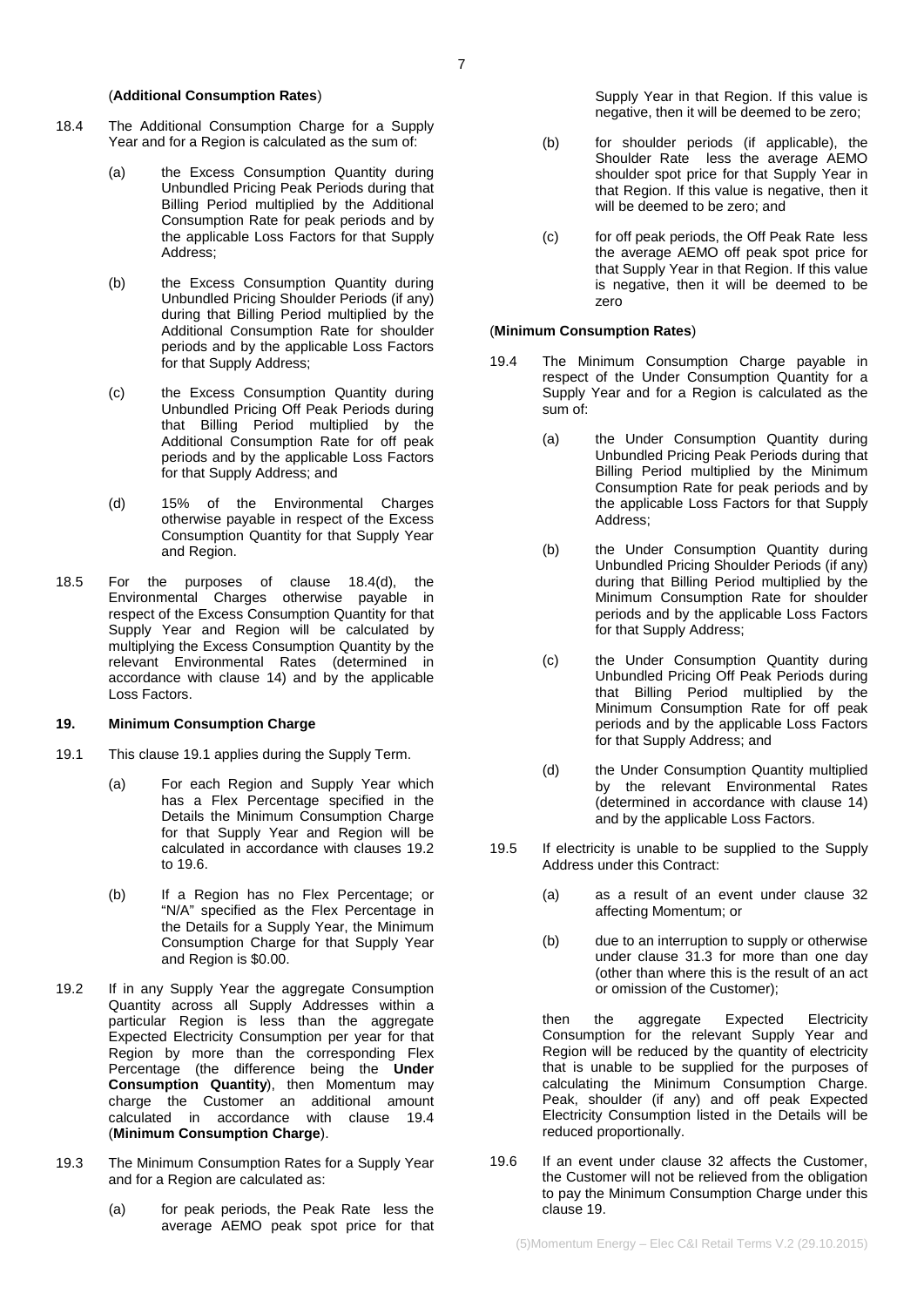#### **20. Provisions applicable to Additional Consumption Consumption Charge**

- 20.1 Any amounts payable pursuant to clause[s 18](#page-5-4) an[d 19](#page-6-0) are in addition to the Consumption Charges and Environmental Charges otherwise payable.
- 20.2 If shoulder Expected Electricity Consumption is set out in the Details but a Shoulder Rate is not specified in the Details, then for the purposes of clauses [18](#page-5-4) and [19,](#page-6-0) the shoulder Expected Electricity Consumption will be treated as peak Expected Electricity Consumption.
- 20.3 For the purposes of applying clauses [18.3](#page-5-6) to [18.5](#page-6-1) and [19.3](#page-6-8) to [19.5](#page-6-9) to the Excess Consumption Quantity, that entire quantity will be treated as if it were consumed at Unbundled Pricing Supply Addresses.
- 20.4 Where the Environmental Rates or Consumption Rates vary during a Supply Year, the rates used for the purpose of the calculations in clauses [18.3,](#page-5-6) [18.5,](#page-6-1) [19.3](#page-6-8) and [19.4\(d\)](#page-6-10) (as applicable) will be based upon the weighted average of the various rates that applied during the Supply Year; as determined by Momentum, acting reasonably;
- 20.5 For the purposes of the calculations in clauses [18.5](#page-6-1) and [19.4\(d\):](#page-6-10)
	- (a) to the extent that Momentum's acquisitions of electricity for supply to the Customer at the Supply Address are exempt from liability under the relevant Environmental Scheme and the conditions in clause [14.4](#page-4-6) are satisfied, the Excess Consumption Quantity and the aggregate Expected Electricity Consumption respectively will be reduced by Momentum having regard to the extent of the exemption; and
	- (b) where the relevant Supply Year does not align with the relevant Compliance Year for an Environmental Scheme, the relevant Environmental Rate will be based upon a weighted average of the various Environmental Rates that applied during the relevant Supply Year for that Environmental Scheme.

### <span id="page-7-2"></span>**21. Adding, substituting or removing Supply Addresses and impact on Expected Electricity Consumption**

- <span id="page-7-0"></span>21.1 The Customer may request Momentum to add a new supply address into this Contract, either in substitution for an existing Supply Address or in addition to an existing Supply Address, where:
	- (a) in the case of a substitution, the new supply address(es) is in the same Region as the existing Supply Address(es); and
	- (b) the aggregate expected electricity<br>consumption for the new supply consumption address(es) and any remaining Supply Address(es) in the Region is substantially the same as the aggregate Expected Electricity Consumption for the Region,

while leaving the Expected Electricity Consumption for the Region unchanged. Momentum will consider any such request and will notify the Customer of whether or not Momentum agrees to the request.

- 21.2 The parties may at any time agree to vary the information recorded in the Details for a Region other than under clause [21.1,](#page-7-0) including to add or remove Supply Addresses and to vary the Expected Electricity Consumption, but Momentum has no obligation to do so.
- 21.3 Where the Supply Term in respect of a Supply Address is terminated early, in circumstances where Momentum may charge an early termination fee under clause [46,](#page-14-0) but the Contract remains in place for other Supply Addresses, the Expected Electricity Consumption amounts recorded in the Details will be amended by Momentum to account for this. Momentum will notify the Customer of the revised amounts.

### **BILLING AND PAYMENT**

## <span id="page-7-1"></span>**22. Billing**

- 22.1 Momentum will bill the Customer for the Charges in each Billing Period.
- 22.2 The Minimum Consumption Charges (if any) and the Additional Consumption Charges (if any) will be billed by Momentum the end of a Supply Year.
- 22.3 In addition to the Charges, a bill may include any adjustments or other amounts payable by the Customer in accordance with this Contract.

## **23. Contents of bills**

- 23.1 The bill will include:
	- (a) the amount the Customer must pay;
	- (b) the date payment is due;
	- (c) payment methods available; and
	- (d) any information required by Regulatory Instruments to be included.

## <span id="page-7-3"></span>**24. Actual and estimated bills**

- 24.1 Generally, Momentum will base each of the Customer's bills on a reading of the meter.
- 24.2 Where Momentum is unable to bill the Customer based on actual meter data, Momentum may provide the Customer with a bill based on an estimate of the electricity consumed at the Customer's Supply Address. These estimates will be made in accordance with the Regulatory Instruments, if any.
- 24.3 Momentum may also use estimated or substituted data where contemplated or not prohibited by the Regulatory Instruments.
- 24.4 Momentum will use its best endeavours to ensure that the Customer's meter is read at least once in any 12 month period.
- 24.5 If, having provided the Customer with:

### (a) an estimated bill; or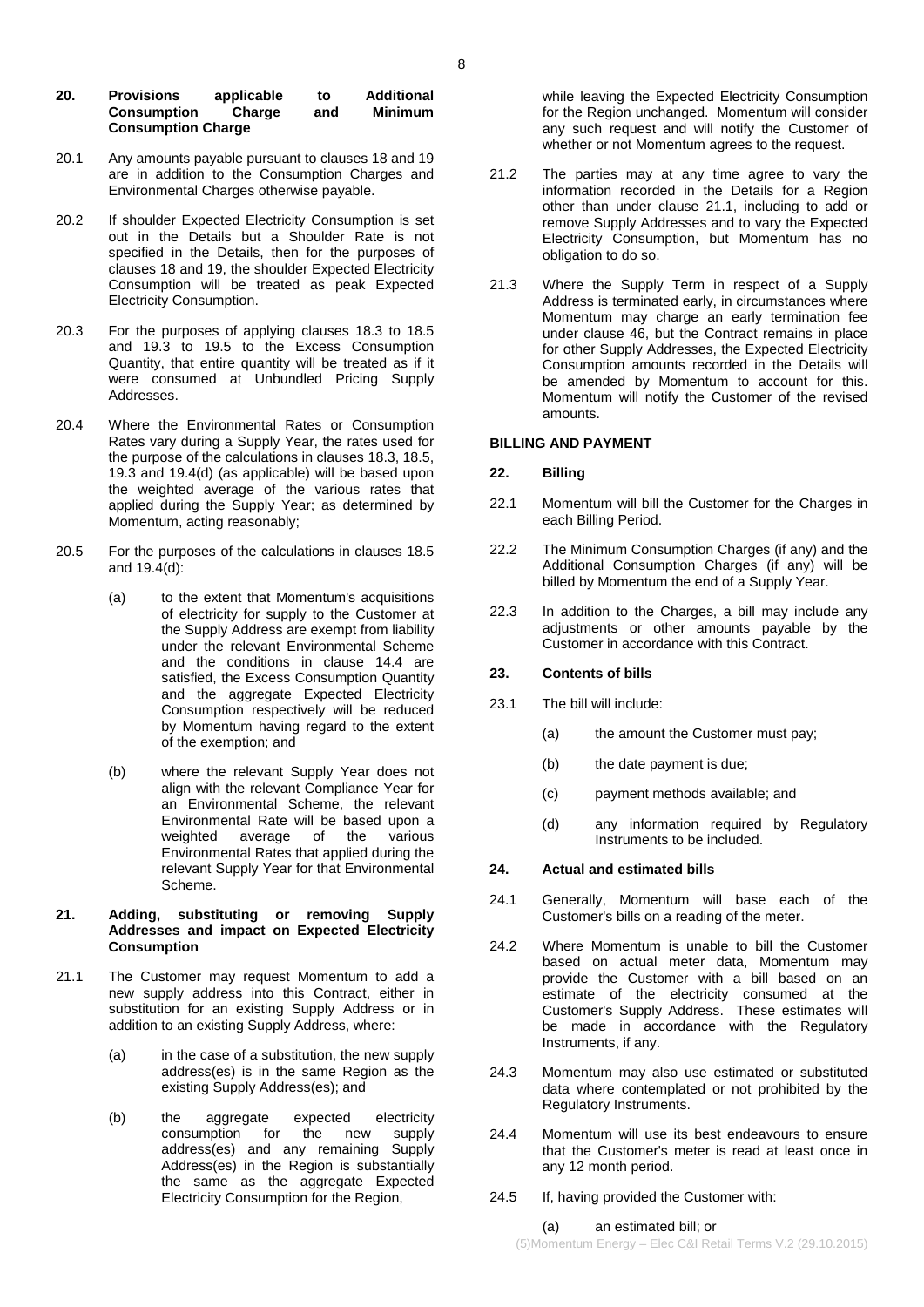(b) a bill that is based on actual meter data that is inaccurate (for example due to a faulty or improperly functioning meter or any component of the meter, or due to an error or mistake in relation to any component of<br>the meter, including the current the current transformer),

Momentum later obtains a meter reading or more reliable data (including more reliable estimated or substituted data), Momentum will issue a billing adjustment on the Customer's next bill appropriately.

24.6 If the Customer causes an attempt to read the Customer's meter to be unsuccessful and the Customer asks Momentum to replace an estimated bill with a bill based on a meter reading, Momentum will do so and may impose an additional charge on the Customer accordingly.

#### <span id="page-8-1"></span>**25. Adjustments**

- 25.1 If Momentum becomes aware that Momentum has overcharged the Customer, Momentum will credit the amount overcharged on the Customer's next bill or otherwise pay that amount to the Customer in accordance with the Customer's reasonable instructions.
- 25.2 If Momentum becomes aware that Momentum has undercharged the Customer, Momentum will bill the Customer for the shortfall as soon as Momentum has determined the amount undercharged.
- 25.3 Momentum may make adjustments under this clause [25](#page-8-1) even if the Supply Term, or supply under the Contract, has ended.

#### **26. Paying the Customer's bills**

- 26.1 The Customer must pay a bill in full by the due date stated on the Customer's bill. This will be at least 14 days from the date of the bill.
- 26.2 If payment is due on a non-Business Day, the Customer may pay it on the next Business Day.
- 26.3 Unless Momentum is authorised to directly debit the Customer's account for payment of the bill, the Customer's bill will not be paid until Momentum receives the funds.
- 26.4 The Customer must also pay Momentum:
	- (a) any merchant service fees Momentum incurs because of the payment method used by the Customer; and
	- (b) any costs imposed on Momentum if, due to fault on the Customer's part, payments the Customer makes to Momentum are dishonoured or reversed.
- <span id="page-8-8"></span><span id="page-8-5"></span>26.5 If a bill is not paid in full by the due date, Momentum may (subject to clause [27\)](#page-8-2):
	- (a) charge interest at the Westpac business overdraft rate plus 2%, calculated daily on any unpaid amount from the due date for payment until the amount due is actually received by Momentum;
	- (b) draw on any Security under claus[e 28.2;](#page-8-3)
- (c) take steps against the Customer including legal proceedings to recover the overdue amount and Momentum's related costs; and/or
- (d) exercise remedies under clauses [39](#page-12-0) (disconnection) or [45](#page-13-1) (termination of the Supply Term).

## <span id="page-8-2"></span>**27. Billing disputes**

- 27.1 The Customer may ask Momentum to review a bill by providing Momentum with a notice of such a request before the due date stated on the bill. The notice must include the reason that the review is required and the disputed amount.
- <span id="page-8-6"></span>27.2 If the Customer asks Momentum to review a bill, the Customer must pay:
	- (a) the undisputed portion of that bill; and
	- (b) unless the bill contains a manifest error, 50% of the disputed portion of that bill,

by the due date of that bill, pending the outcome of Momentum's review under clause [27.3.](#page-8-4)

- <span id="page-8-4"></span>27.3 Momentum will review any disputed bill promptly. Where the bill is found to be incorrect, Momentum will adjust the bill.
- <span id="page-8-7"></span>27.4 For the purposes of clauses [26.5](#page-8-5) and until the outcome of Momentum's review of the disputed bill, the Customer will be taken to have paid a bill in full by the due date if clause [27.2](#page-8-6) applies and the Customer complies with that clause.
- 27.5 If, after a review by Momentum under clause [27.3,](#page-8-4) the Customer continues to dispute the bill:
	- (a) clause [27.4](#page-8-7) no longer applies, and accordingly, Momentum may exercise any of its rights under clause [26.5;](#page-8-5) and
	- (b) clause [53](#page-16-0) will apply.
- 27.6 If, following resolution of the dispute under clause [53,](#page-16-0) a party owes an amount to the other party, interest will be calculated on that amount under clause [26.5\(a\)](#page-8-8) back to the original due date.

### <span id="page-8-0"></span>**28. Security**

- 28.1 Momentum may at any time request that the Customer provides Momentum with Security in an amount reasonably determined by Momentum, having regard to the Customer's circumstances. The Customer must comply with any such request within 5 days.
- <span id="page-8-9"></span><span id="page-8-3"></span>28.2
- (a) Momentum may draw on any such Security if the Customer does not pay a bill by the stated due date (subject to claus[e 27\)](#page-8-2).
- (b) If Momentum draws on any Security provide by the Customer in accordance with clause [28.2\(a\),](#page-8-9) the Customer must provide Momentum with further Security equal to the amount drawn on by Momentum within one Business Day of the time that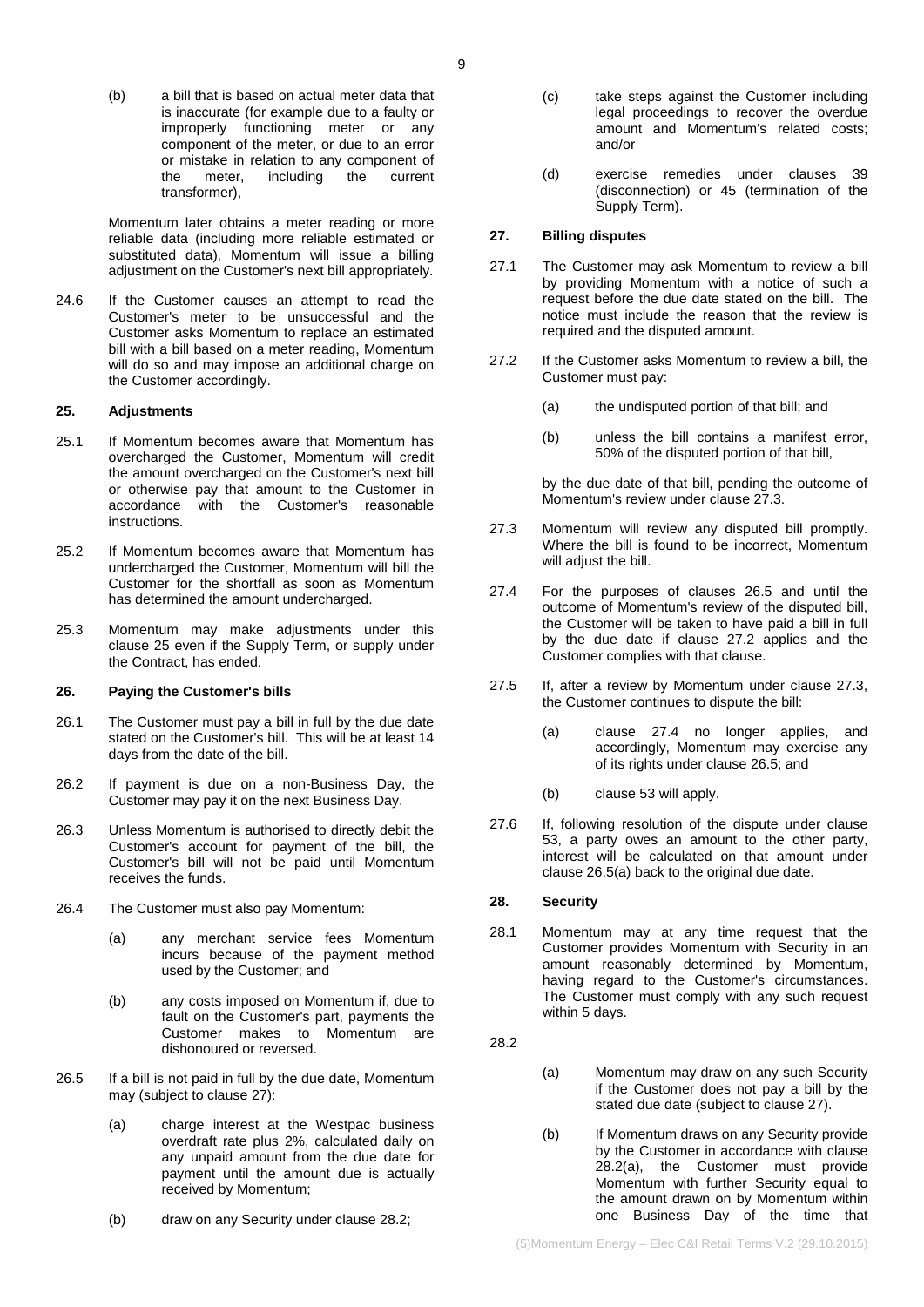Momentum notifies the Customer it has drawn on the Security

- 28.3 Any cash deposit is not held on trust for the Customer and the Customer is not entitled to any interest on the deposit.
- 28.4 Momentum will release the Security on the later of:
	- (a) the last Final End Date; and
	- (b) the date on which all outstanding amounts owed to Momentum have been paid.

#### <span id="page-9-2"></span>**29. GST**

- 29.1 In this Contract:
	- (a) terms used in this clause [29](#page-9-2) have the meanings given to those terms by the *A New Tax System (Goods and Services Tax) Act 1999 (Cth)*;
	- (b) any part of a supply that is treated as a separate supply for GST purposes (including attributing GST payable to tax periods) will be treated as a separate supply for the purposes of this clause [29;](#page-9-2) and
	- (c) all consideration to be provided under any other provision of this Contract is exclusive of GST.
- <span id="page-9-3"></span>29.2 If GST is payable on a supply made by Momentum under or in connection with the Contract, the Customer must pay Momentum an additional amount equal to the amount of that GST at the same time as any other Charges are due for that supply. The bill to be issued to the Customer under claus[e 22](#page-7-1) will be in the form of a tax invoice.
- <span id="page-9-4"></span>29.3 Notwithstanding clause [27,](#page-8-2) if the GST payable in relation to a supply made under or in connection with the Contract varies from the additional amount that the Customer paid to Momentum under clause [29.2,](#page-9-3) Momentum will provide the Customer with a corresponding refund or credit, or Momentum will be entitled to receive a payment from the Customer, equal to the amount of that variation. Any payment, credit or refund under this clause [29.3](#page-9-4) is deemed to be a payment, credit or refund of the additional amount payable under claus[e 29.2.](#page-9-3)

### **CONNECTION AND ELECTRICITY SUPPLY**

### **30. Connection of the Supply Address**

- <span id="page-9-5"></span>30.1 If:
	- (a) the Customer's Supply Address is not connected to the relevant distribution system in accordance with the Regulatory Instruments; or
	- (b) connection infrastructure at the Customer's Supply Address is required to be installed or upgraded in accordance with clause [6.1\(c\),](#page-1-4)

the Customer is responsible for making arrangements with the Distributor for the provision of the relevant service in relation to the Customer's <span id="page-9-6"></span>Supply Address in accordance with the Regulatory Instruments.

- 30.2 If the Customer requests Momentum to arrange for either of the matters in clause [30.1](#page-9-5) on the Customer's behalf, Momentum may, at its discretion, agree to do so, in which case Momentum and the Customer will enter into a separate agreement under which Momentum will use reasonable endeavours to arrange for the Distributor to provide the relevant service in relation to the Customer's Supply Address as contemplated under clause [30.1.](#page-9-5)
- 30.3 If Momentum and the Customer enter into an agreement under clause [30.2,](#page-9-6) the Customer must pay Momentum all charges and fees levied by the Distributor and Momentum in relation to the relevant services, in accordance with that agreement.
- 30.4 If the Customer arranges for the connection of the Customer's Supply Address or the installation or upgrading of connection infrastructure at the Customer's Supply Address:
	- (a) the Customer may have to pay the charges for the relevant service, levied on the Customer directly by the Distributor; and
	- (b) the Customer must ensure that the connection is complete or the connection infrastructure is installed by the Proposed Start Date.
- 30.5 The Customer must ensure that a current connection contract with the Distributor exists for the Supply Address at all times during the Supply Term.

### <span id="page-9-7"></span>**31. Responsibility of the Distributor**

- 31.1 The Distributor is responsible for the connection of the Customer's Supply Address to the distribution system, the maintenance of that connection, the physical supply of electricity to the Customer's Supply Address and for the reliability and quality of the electricity supplied.
- 31.2 As the Customer's electricity retailer, Momentum has no control over the supply of electricity. The supply of electricity may be subject to matters such as variations in voltage and frequency and may contain voltage surges which may cause damage to the Customer's equipment.
- <span id="page-9-1"></span>31.3 The Distributor may disconnect, interrupt or reduce the supply of electricity to the Customer's Supply Address, including in an emergency, where it is directed to do so by a Government Agency and in accordance with the Regulatory Instruments. The Customer must comply with any such action or direction by the Distributor.
- 31.4 Momentum is unable to and does not guarantee, or make any representation about, the quality and continuity of the supply of electricity or the condition, suitability or safety of the electricity supplied. To the extent permitted by law, Momentum is not liable to the Customer on any basis in connection with any of the matters mentioned in claus[e 31.](#page-9-7)

### <span id="page-9-0"></span>**32. Force majeure**

32.1 Any obligation under the Contract, (other than an obligation to pay money) which cannot be satisfied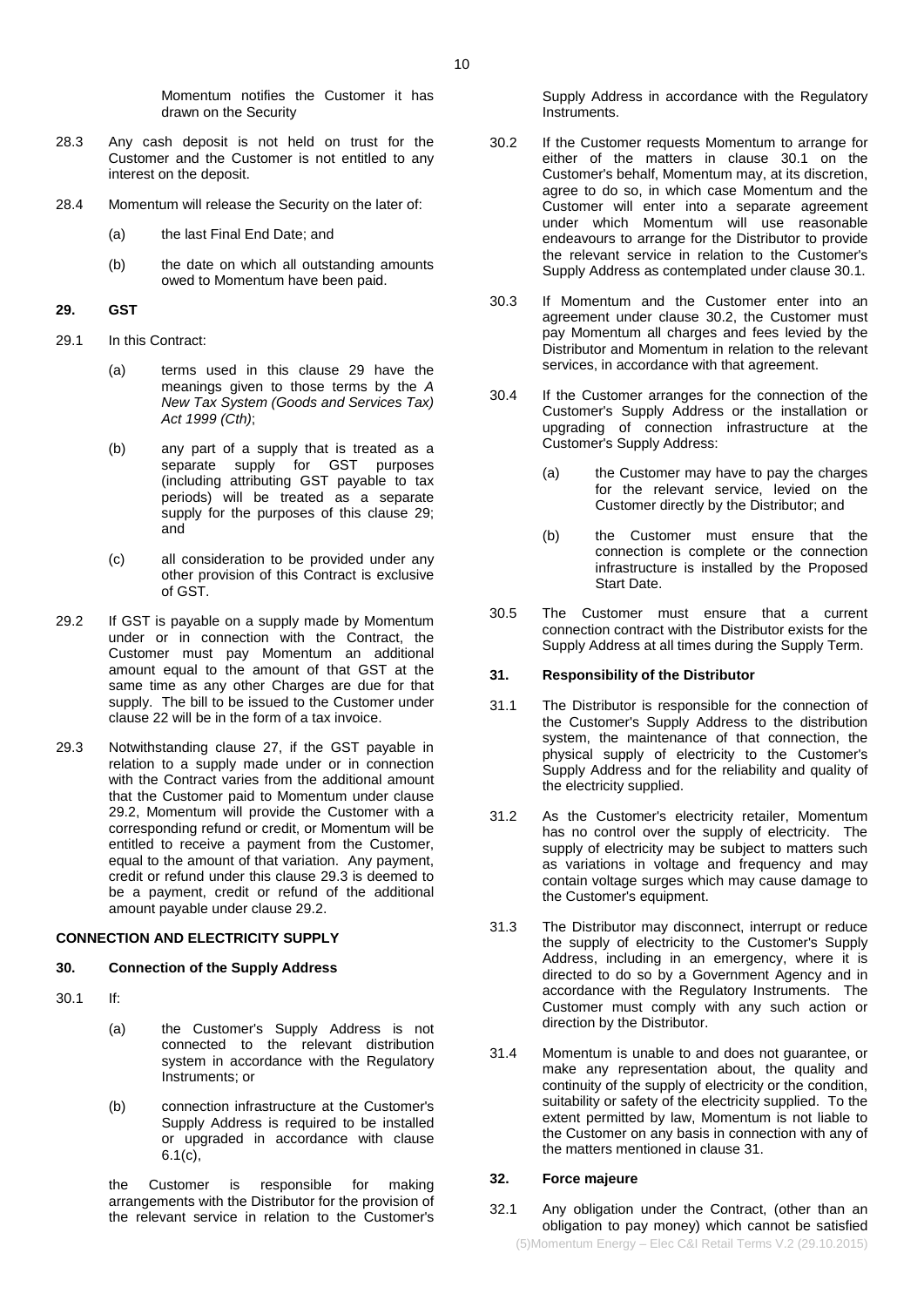because of an event outside Momentum's or the Customer's control (as the case may be) will be suspended.

- 32.2 If such an event occurs, the affected party will promptly notify the other party and use reasonable endeavours to remove, overcome or minimise the effects of the event (although the affected party need not settle any industrial dispute unfavourably to it).
- 32.3 If Momentum is the affected party and the event continues for a 6 month continuous period, Momentum may terminate the Supply Term for one or all of the Supply Addresses under this Contract in accordance with clause [45.1\(f\).](#page-14-1)

#### **METERING**

#### <span id="page-10-7"></span>**33. Metering Services Providers**

- 33.1 Momentum will ensure that, by the Proposed Start Date, one or more Metering Services Providers are engaged by the Responsible Person to provide Meter Provision Services and Metering Data Services, in accordance with the National Electricity Rules.
- 33.2 Clauses [33.3](#page-10-0) to [33.8](#page-10-1) only apply in relation to Unbundled Pricing Supply Addresses.
- <span id="page-10-0"></span>33.3 If the Metering Charges specified in the Details are based on the charges under a direct metering agreement between the Customer and a Metering Services Provider(s) who is named in the Details as the Metering Services Provider(s):
	- (a) Momentum will use reasonable endeavours to ensure that that Metering Services Provider(s) is engaged by the Responsible Person by the Proposed Start Date;
	- (b) the Metering Charges specified apply from the Supply Term Start Date until the date specified in clause [33.8;](#page-10-1) and
	- $(c)$  clauses [33.7\(d\)](#page-10-2) to [33.7\(f\)](#page-10-3) apply.
- <span id="page-10-4"></span>33.4 If, after the commencement date of this Contract, the Customer wishes to choose the Customer's Metering Services Provider(s) and directly enter into arrangements with them, the Customer must:
	- (a) choose a Metering Services Provider(s) from Momentum's preferred vendor list which Momentum will provide to the Customer at the Customer's request; and
	- (b) notify Momentum of this as soon as entering into such arrangements and provide all relevant details including the prices under that arrangement.
- 33.5 If clause [33.4](#page-10-4) applies, or Momentum otherwise becomes aware that the Customer has entered into a direct metering agreement, Momentum may, at its discretion, notify the Customer that Momentum will make arrangements to recognise the direct metering agreement and of the additional costs (if any) which the Customer will be required to pay if Momentum does so (for example, as a result of the termination

of an arrangement that the Responsible Person has with an existing Metering Services Provider).

- 33.6 If:
	- (a) Momentum notifies the Customer under clause [33.5](#page-10-5) that Momentum will make arrangements to recognise the direct metering agreement; and
	- (b) if applicable, the Customer agrees to pay the costs notified by Momentum under clause [33.5,](#page-10-5)

then Momentum will use reasonable endeavours to arrange for the Customer's chosen Metering Services Provider(s) to be engaged by the Responsible Person as soon as practicable, provided the terms are acceptable to the Responsible Person.

- <span id="page-10-8"></span><span id="page-10-6"></span>33.7 If Momentum procures that the Customer's chosen Metering Services Provider(s) is engaged by the Responsible Person, then on and from the date that the services commence (or are deemed to commence) under that engagement (**DMA Pricing Effective Date**):
	- (a) this Contract will be deemed to be varied by replacing the existing Metering Charges indicated in the Details with the applicable metering charges under the Customer's direct metering agreement as at that date plus a Responsible Person fee, the amount of which will be notified by Momentum to the Customer;
	- (b) Momentum may invoice the Customer for the additional costs (if any) under clause [33.5](#page-10-5) and the Customer must pay that amount;
	- (c) Momentum may issue a billing adjustment on the Customer's next bill to reflect the varied charges under clause [33.7\(a\),](#page-10-6) as if those charges applied from the DMA Pricing Effective Date;
	- (d) the Customer must pay Momentum (rather than the Metering Services Provider) for the Metering Charges;
	- (e) Momentum may invoice the Customer for further amounts under the Customer's direct metering agreement, such as for value-added services, but on the basis that Momentum has no obligation or liability in respect of the provision of such services; and
	- (f) the Customer must indemnify Momentum from any payments, damages or losses Momentum incurs as a result of the Customer not complying with this clause [33,](#page-10-7) or as a result of any Metering Services Provider(s) the Customer may engage under a direct metering arrangement not complying with their obligations under that arrangement or under the National Electricity Rules.
- <span id="page-10-5"></span><span id="page-10-3"></span><span id="page-10-2"></span><span id="page-10-1"></span>(5)Momentum Energy – Elec C&I Retail Terms V.2 (29.10.2015) 33.8 If a direct metering agreement with the Customer's chosen Metering Services Provider(s) that is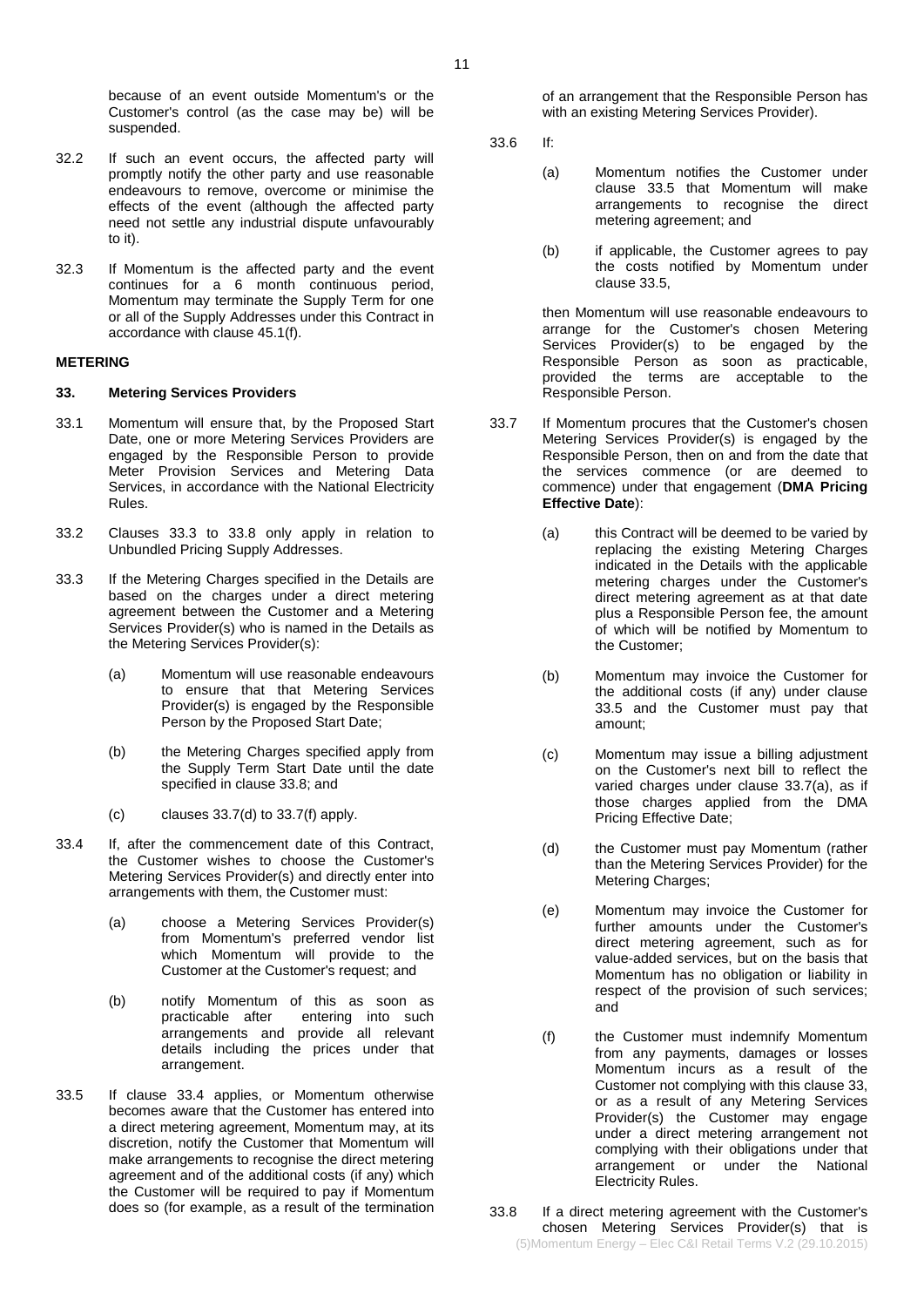applicable to this Contract expires or is terminated prior to the Final End Date, Momentum's standard Metering Charges will apply from the date that the direct metering agreement expires or terminates. If Momentum's standard Metering Charges are not specified in the Details (for example because clause [33.3](#page-10-0) applies), Momentum will notify the Customer of those charges.

### **34. Metering equipment**

- 34.1 The Customer does not have any title to the metering equipment and any associated equipment provided at a Supply Address.
- <span id="page-11-0"></span>34.2 If:
	- (a) Momentum is required by the Regulatory Instruments to upgrade metering equipment or to arrange for the installation of new, additional or replacement metering equipment at the Customer's Supply Address; or
	- (b) the Customer and Momentum agree that it is appropriate for any such equipment, or for any auxiliary equipment, to be installed and agree to a price for doing so,

Momentum may arrange with a supplier of Momentum's choice for such equipment to be installed and may charge the Customer an additional amount in this regard.

- 34.3 If there is a single Supply Address under this Contract where the front page of the Details refers to both Bundled and Unbundled pricing, the Customer acknowledges that the metering equipment must be upgraded as soon as possible (after which time the Supply Address will become an Unbundled Pricing Supply Address such that unbundled pricing will apply).
- 34.4 The Customer must facilitate the supply of electricity to the Customer's Supply Address and in particular must:
	- (a) keep available enough land at the Customer's Supply Address for the metering equipment and any other equipment associated with the Supply Point;
	- (b) protect and not interfere with or damage that equipment or the distribution system (or allow any third party to do so);
	- (c) tell Momentum promptly if the Customer notices any problems with that equipment; and
	- (d) comply with Momentum's, the Distributor's or the Metering Services Provider's directions about that equipment.

## <span id="page-11-2"></span>**35. Access**

- <span id="page-11-3"></span>35.1 The Customer:
	- (a) must allow Momentum, the Distributor, the Metering Services Provider and their respective representatives safe, convenient and unhindered access to the Customer's

Supply Address and any metering equipment there for the purposes of installing, reading, testing, connecting,<br>disconnecting or reconnecting the disconnecting or Customer's metering and associated equipment;

- (b) must, when requested, provide reasonable assistance to, and comply with all reasonable directions of, Momentum, the Distributor, the Metering Services Provider and their respective representatives to enable performance of any activities specified in this clause [35;](#page-11-2) and
- (c) is aware of the fact that electricity supply to the Customer's Supply Address may be<br>interrupted, or disconnected and disconnected reconnected, as necessary while Momentum, the Distributor, the Metering Services Provider and their respective representatives perform any of the activities specified in this clause [35.](#page-11-2)
- 35.2 If an attempt to access the Customer's Supply Address or any metering equipment is unsuccessful, Momentum will reschedule to a time at which the Customer is able to make access available. The Customer may be charged for this. Momentum will have no liability to the Customer for any such rescheduling.
- 35.3 Any representatives referred to in clause [35.1\(a\)](#page-11-3) will have and present official identification on request.

## **36. Testing of metering equipment**

- 36.1 The Customer must notify Momentum immediately if it becomes aware of any circumstances that might reasonably be expected to affect the accuracy or security of any metering equipment.
- 36.2 If Momentum is required by the Regulatory Instruments to arrange for the testing of any metering equipment (including a current transformer or a voltage transformer) at the Customer's Supply Address, Momentum will give the Customer prior notice of the testing to be conducted, and the Customer agrees for such testing to be carried out.
- <span id="page-11-1"></span>36.3 Subject to clause [36.4,](#page-11-4) if Momentum incurs any cost in respect of the following testing of metering equipment required by the Regulatory Instruments:
	- (a) CT/VT Testing; or
	- (b) an Enhanced Site Inspection,

Momentum may charge the Customer an additional amount in respect of that testing, which will be calculated as an amount reflective of the costs incurred by Momentum in conducting the required testing at the Customer's Supply Address.

- <span id="page-11-4"></span>36.4 The Customer is not required to pay Momentum any amount under clause [36.3:](#page-11-1)
	- (a) with respect to CT/VT Testing at a Supply Address if the Customer provides Momentum with a current test certificate for all current and voltage transformers at that Supply Address: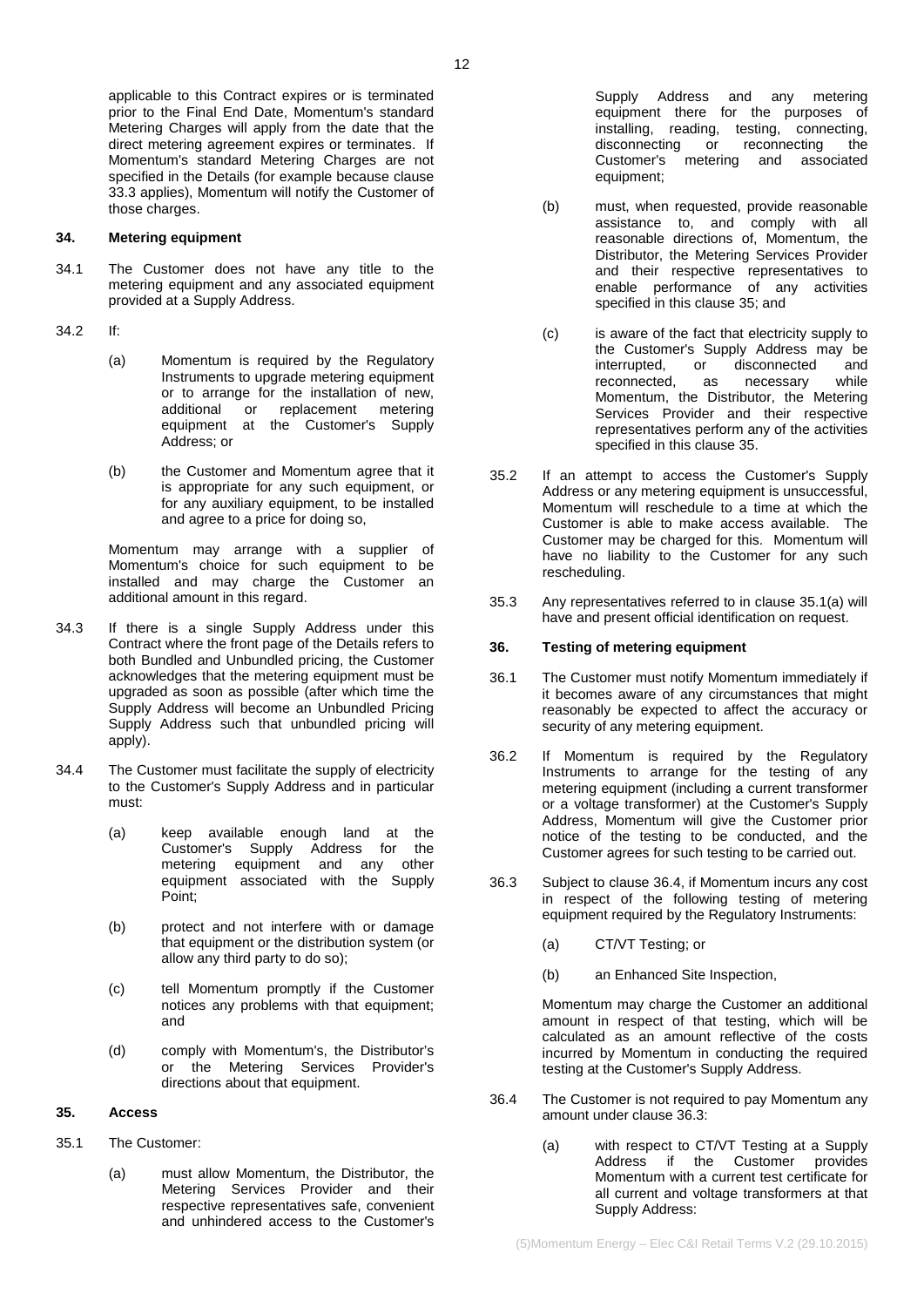- (i) before the testing of any current transformer or voltage transformer at the Customer's Supply Address occurs; and
- (ii) before the payment of any bill which includes any such charge; and
- (b) with respect to an Enhanced Site Inspection at a Supply Address if the Customer provides Momentum with a current Enhanced Site Inspection certificate for all relevant equipment at that Supply Address:
	- (i) before the Enhanced Site Inspection at the Customer's Supply Address occurs; and
	- (ii) before the payment of any bill which includes any such charge,

and Momentum, at its discretion, accepts the certificate(s).

- 36.5 If the Customer reasonably believes that any metering equipment is not functioning properly, the Customer may request Momentum to arrange for the metering equipment to be tested and Momentum will do so. If the test results indicate that the metering equipment is functioning properly (within the accuracy and technical requirements prescribed in the Regulatory Instruments), the Customer must reimburse Momentum for any costs Momentum incurs in respect of the testing. If the test results indicate that the metering equipment is not functioning properly (within the accuracy and technical requirements prescribed in the Regulatory Instruments), the Customer is not required to reimburse Momentum for any costs Momentum incurs in respect of the testing.
- 36.6 If Momentum is required to arrange for the disconnection, interruption or reduction of the supply of electricity to the Customer's Supply Address for the purpose of testing any metering equipment, Momentum will use reasonable endeavours to arrange for the testing to be carried out at the same time as scheduled maintenance.
- 36.7 Momentum will have no liability to the Customer in respect of any outages due to testing of metering equipment, or any delayed reconnection of the Customer's Supply Address as a result.

## **37. Customer responsibilities**

- 37.1 Title to and risk in electricity passes to the Customer at the Supply Point at a Supply Address.
- 37.2 Momentum is not responsible for, and the Customer accepts all risks in respect of, the control and use of electricity on the Customer's side of the Supply Point.
- 37.3 The Customer must at all times:
	- (a) ensure that the electrical installation (which, for the purposes of this Contract, includes the meter) and appliances at the Customer's Supply Address are safe and comply with any current electrical safety standards;
- (b) upon request by Momentum, the Distributor or the Metering Services Provider and at the Customer's cost, rectify any aspect of the electrical installation and appliances at the Customer's Supply Address that does not comply with current electrical safety standards;
- (c) allow only accredited electricians to perform any work on the electrical installation and appliances;
- (d) keep all vegetation, structures and vehicles at the Customer's Supply Address clear of the electrical installation;
- (e) notify the Distributor of anything that may pose a risk to any person's health or safety, any person's property or the integrity or safety of the Distributor's network; and
- (f) comply with Momentum's or the Distributor's directions in an emergency.

## **DISCONNECTION AND RECONNECTION**

## **38. Disconnection generally**

- 38.1 The Customer may request disconnection of a Supply Address and if it does so, Momentum will arrange disconnection of the Customer's Supply Address through the Distributor in accordance with the Customer's request.
- 38.2 The Distributor may also disconnect the Customer's Supply Address (see claus[e 31\)](#page-9-7).
- 38.3 The Customer must co-operate with and assist the Distributor's and Momentum's personnel in respect of any disconnection.
- 38.4 Disconnection of one or more Supply Addresses does not, of itself, automatically end the Supply Term or the Contract.

#### <span id="page-12-0"></span>**39. Disconnection during the Supply Term**

- 39.1 If there is an Immediate Disconnection Event during the Supply Term, Momentum may immediately request the Distributor to disconnect any or all of the Customer's Supply Addresses.
- <span id="page-12-1"></span>39.2 If there is a Disconnection Event during the Supply Term, Momentum may give the Customer a notice which:
	- (a) details the Disconnection Event that has occurred; and
	- (b) provides the Customer with 10 Business Days from the date of the notice to rectify the Disconnection Event.
- 39.3 If the Disconnection Event is not rectified as required by the notice in clause [39.2,](#page-12-1) Momentum may request the Distributor to disconnect any or all of the Customer's Supply Addresses. (Alternatively, Momentum may terminate the Supply Term under clause [45.1\(a\)\(i\),](#page-13-2) following which Momentum may disconnect the Supply Address under clause [41.](#page-13-3))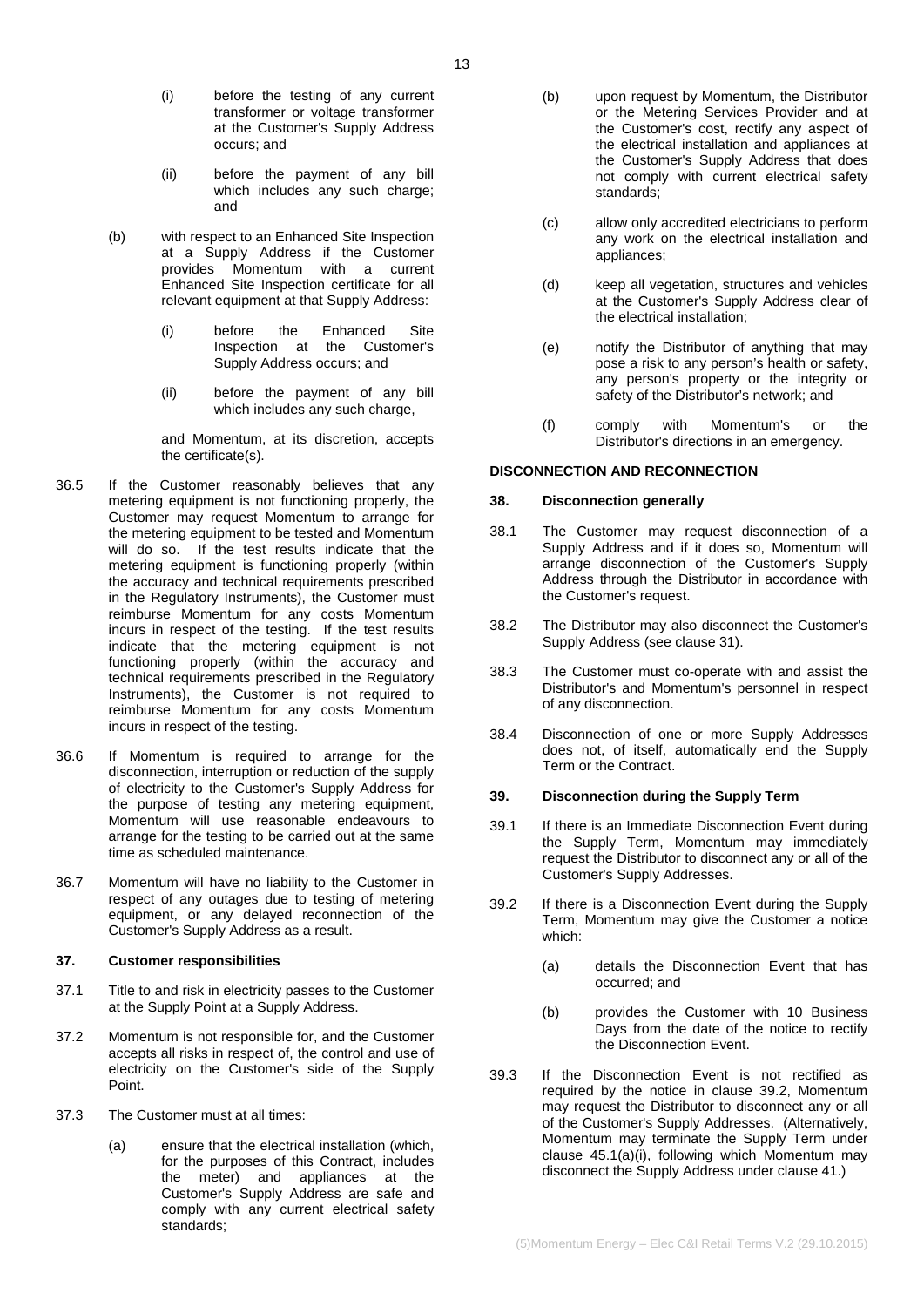#### **40. Reconnection during the Supply Term**

- 40.1 Where the Customer's Supply Address has been disconnected under clause [39](#page-12-0) and the Supply Term with respect to that Supply Address has not ended (including because Momentum has not exercised its rights under claus[e 45.1\(a\)\(ii\)\)](#page-13-4), if the Customer:
	- (a) rectifies the Disconnection Event or Immediate Disconnection Event within 10 Business Days of the disconnection; and
	- (b) pays any relevant charges including any connection or reconnection fees charged by the Distributor,

Momentum will, if requested by the Customer, request the Distributor to reconnect the Customer's Supply Address.

### <span id="page-13-3"></span>**41. Disconnection after the Supply Term**

- <span id="page-13-9"></span>41.1 If the Supply Term ends under:
	- (a) clause [43](#page-13-5) (expiry of the Supply Term), except where a new Supply Term immediately follows the expired Supply Term in accordance with clause [44;](#page-13-6)
	- (b) clause [45](#page-13-1) (early termination of the Supply Term); or
	- (c) clause [47.2](#page-15-1) (new Supply Address incorporated),

Momentum may request the Distributor to disconnect any or all of the Customer's Supply Addresses.

- 41.2 Subject to clauses [41.3](#page-13-7) and [41.4,](#page-13-8) Momentum will give the Customer 10 Business Days' notice of Momentum's intention to arrange for disconnection of the Customer's Supply Address under clause [41.1.](#page-13-9)
- <span id="page-13-7"></span>41.3 If the Supply Term was terminated due to an Immediate Disconnection Event, Momentum may immediately arrange for disconnection of the Customer's Supply Address.
- <span id="page-13-8"></span>41.4 If there is an Immediate Disconnection Event after the Supply Term, Momentum may immediately request the Distributor to disconnect any or all of the Customer's Supply Addresses.

### **42. Life support**

- 42.1 The Customer must notify Momentum if life support equipment is used at any Supply Address under this Contract.
- 42.2 Despite anything else in this Contract, Momentum will not arrange to disconnect a Supply Address at which Momentum is aware that life support equipment is used.

### **END OF THE SUPPLY TERM**

### <span id="page-13-5"></span>**43. Expiry of the Supply Term**

<span id="page-13-10"></span>43.1 No sooner than two months before, and no later than one month before the Supply Term End Date, Momentum will give the Customer notice that the Supply Term is due to end (**Notice**).

43.2 Clause [43.1](#page-13-10) does not apply where the Supply Term is terminated early under this Contract.

#### <span id="page-13-6"></span>**44. Offer of new Supply Term**

- 44.1 The Notice may include an offer to amend this Contract (**Offer**) by:
	- (a) extending it to include a new Supply Term, to apply immediately following the Supply Term End Date; and
	- (b) specifying the terms and conditions (including the charges) that will apply to the new Supply Term.
- 44.2 If, within the period set out in the Notice, the Customer notifies Momentum that it accepts the Offer, this Contract will be amended to include the new Supply Term in accordance with the Offer.
- 44.3 If, within the period set out in the Notice, the Customer does not notify Momentum in writing that it rejects the Offer, the Customer agrees that the Customer is taken to have accepted the Offer, and this Contract will be amended to include the new Supply Term in accordance with the Offer.
- 44.4 If, within the period set out in the Notice, the Customer notifies Momentum in writing that the Customer rejects the Offer, the Customer acknowledges that:
	- (a) the Supply Term will continue until the Supply Term End Date (unless otherwise terminated earlier); and
	- (b) clause [8](#page-1-1) will apply to any supply of electricity between the Supply Term End Date and the Final End Date.

#### <span id="page-13-1"></span>**45. Early termination of the Supply Term**

- <span id="page-13-4"></span><span id="page-13-2"></span><span id="page-13-0"></span>45.1 Momentum may terminate the Supply Term in relation to some or all of the Supply Addresses before the Supply Term End Date by giving the Customer notice if:
	- (a) an Immediate Disconnection Event or a Disconnection Event occurs, and Momentum gives notice of termination of the Supply Term under this clause:
		- (i) before the Customer's Supply Address has been disconnected under claus[e 39;](#page-12-0) or
		- (ii) after the Customer's Supply Address has been disconnected under clause [39](#page-12-0) but before the<br>Customer has requested requested reconnection under that clause;
	- (b) the Customer requests disconnection of the Customer's Supply Address and that Supply Address remains disconnected for 30 days during the Supply Term;
	- (c) the Customer ceases to be a Large Customer in breach of the warranty under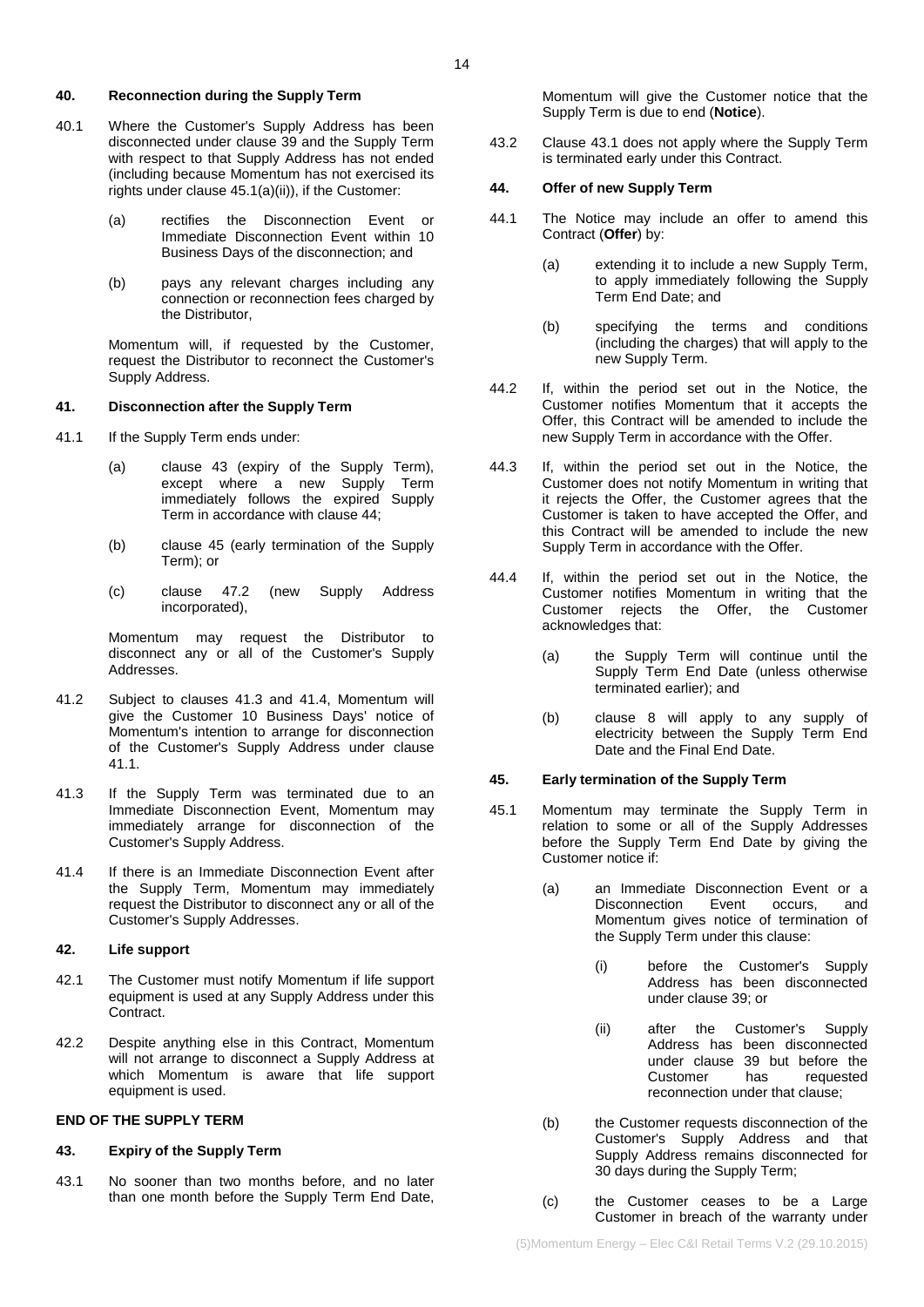clause [9.1,](#page-2-1) gives a notice to Momentum under clause [9.2](#page-2-4) or Momentum reasonably believes that the Customer will breach the warranty under clause [9.1](#page-2-1) reasonably soon;

- <span id="page-14-2"></span>(d) the Customer transfers the Supply Address to another retailer;
- (e) the Customer leaves the Customer's Supply Address, and Momentum does not incorporate a new supply address into the Contract in substitution for that Supply Address in accordance with clause [21;](#page-7-2) or
- <span id="page-14-1"></span>(f) a force majeure event under clause [32](#page-9-0) affects Momentum for a continuous period of at least 6 months.
- 45.2 Despite clause [45.1\(d\),](#page-14-2) the Customer does not have the right to transfer the Supply Address to another retailer during the Supply Term, and Momentum is not required to elect to terminate the Supply Term if the Customer does so. If Momentum does not elect to terminate the Supply Term, clauses [47.3\(c\)](#page-15-2) to [47.3\(f\)](#page-15-3) and [47.4](#page-15-4) will apply.
- 45.3 If the Customer and Momentum enter into a new contract for a Supply Address and sale of electricity commences under that contract before the Supply Term End Date under this Contract, the Supply Term for that Supply Address will automatically terminate upon the commencement of sale under the new contract.

#### <span id="page-14-0"></span>**46. Early termination fee**

- 46.1 If the Supply Term for one or more Supply Addresses terminates early under this Contract other than due to:
	- (a) Momentum's breach of this Contract;
	- (b) mutual agreement;
	- (c) a force majeure event affecting Momentum; or
	- (d) a retailer of last resort event under clause [49,](#page-15-5)

then Momentum may charge the Customer, and if Momentum does the Customer must pay Momentum, an early termination fee of:

- (e) \$500 (representing administrative costs incurred by Momentum); plus
- (f) For Environmental Charges, an amount, if any, representing compensation to Momentum for loss of the Contract (or loss of the Supply Address(es) under the Contract), as reasonably determined by Momentum, plus
- <span id="page-14-3"></span>(g) For Energy Charges, for each Supply Address where the Supply Term is Terminated early under the Contract, and each Supply Year under the Contract which is incomplete at the time of termination, the sum of the positive amounts, if any, for peak and off peak periods as follows:

(i) With respect to peak Energy Charges for each relevant Supply Address and Supply Year:

 $Amount = (PE - PC) \times (CR - MR)$ 

Where:

PE = Peak Expected Electricity<br>Consumption for the Supply Consumption for the Address and Supply Year;

PC = Peak Electricity Consumption for the Supply Address and Supply Year (if any));

CR = the Peak Consumption Rate for the Supply Address and Supply Year; and

MR = the Wholesale Market Peak Price for the Supply Year for the Region the Supply Address is located in.

(ii) With respect to off peak Energy Charges for each relevant Supply Address and Supply Year:

 $Amount = (OE - OC) \times (CR - MR)$ 

Where:

OE = Off Peak Expected Electricity Consumption for the Supply Address and Supply Year;

OC = Off Peak Electricity Consumption for the Supply Address and Supply Year (if any));

CR = the Off Peak Consumption Rate for the Supply Address and Supply Year; and

MR = the Wholesale Market Off Peak Price for the Supply Year for the Region the Supply Address is located in

in respect of each instance of early termination (regardless of how many Supply Addresses may be affected by that early termination).

- 46.2 If the Details do not list the Expected Electricity<br>Consumption; Peak Expected Electricity Consumption; Consumption or Off Peak Expected Electricity Consumption for each Supply Address; Momentum will determine which portion of the Expected Electricity Consumption; Peak Expected Electricity Consumption or Off Peak Expected Electricity Consumption (as applicable) applies to each Supply Address for the purpose of this clause, acting reasonably.
- 46.3 Where the Consumption Rates vary during a Supply Year, the rates used for the purpose of the calculations in clause [46.1\(g\)](#page-14-3) will be based upon the weighted average of the various rates that applied during the Supply Year; as determined by Momentum, acting reasonably.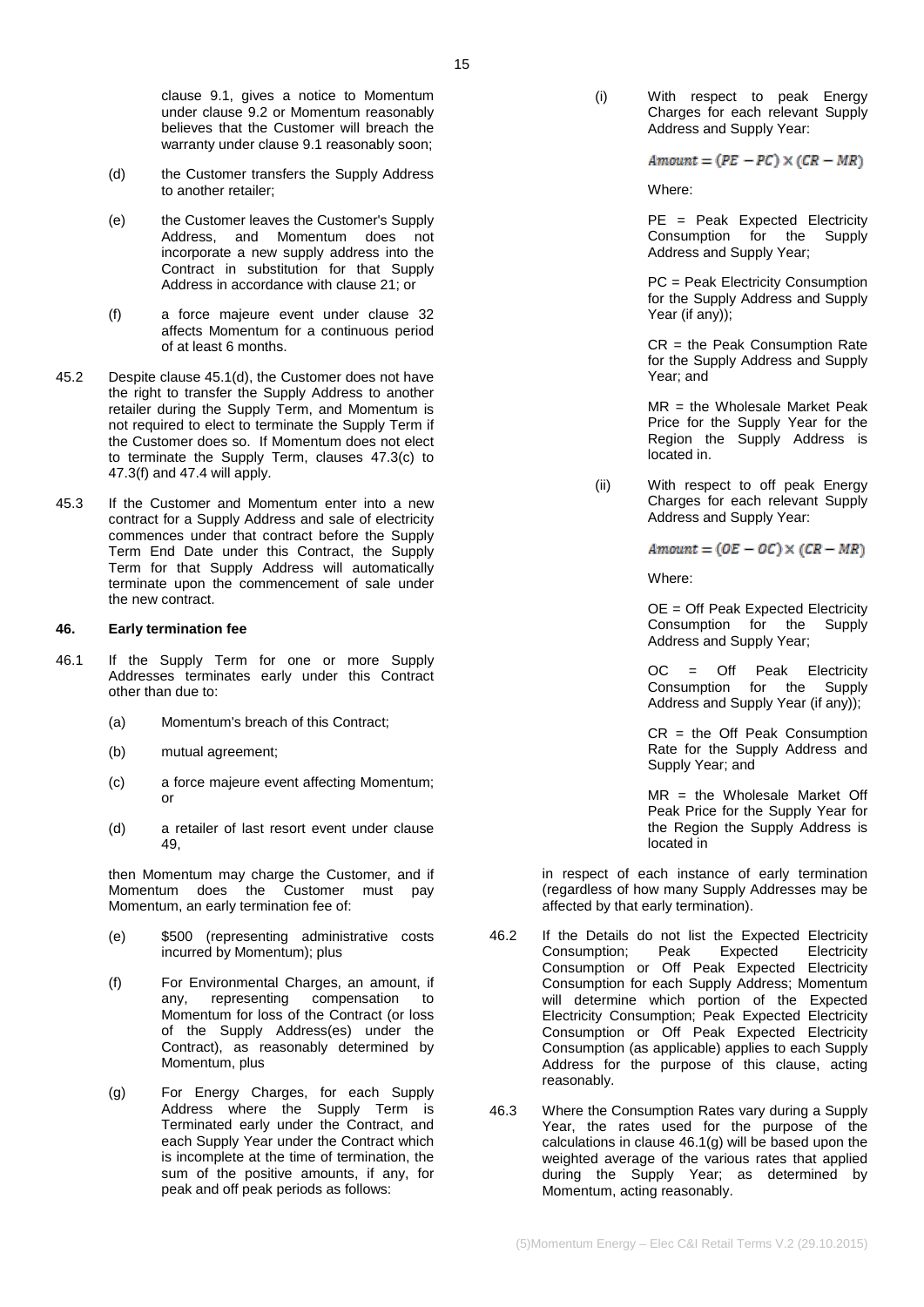### <span id="page-15-0"></span>**47. Leaving a Supply Address during the Supply Term**

- <span id="page-15-6"></span>47.1 If during the Supply Term the Customer is leaving or has left a Supply Address, the Customer:
	- (a) must notify Momentum; and
	- (b) may ask Momentum under clause [21](#page-7-2) to transfer the Contract from one or more existing Supply Addresses to one or more new supply addresses (**Transfer Request**) provided that the conditions in clause [21](#page-7-2) are met.
- <span id="page-15-1"></span>47.2 If Momentum agrees to a Transfer Request under clause [21,](#page-7-2) the Supply Term for the existing Supply Address will end on a date agreed between the parties, and clause [8](#page-1-1) will apply to any supply of electricity between the Supply Term End Date and the Final End Date for that Supply Address).
- 47.3 If Momentum:
	- (a) receives a notification from the Customer under clause [47.1](#page-15-6) (whether or not accompanied by a Transfer Request); and
	- (b) does not decide to incorporate a new supply address into the Contract under claus[e 21,](#page-7-2)

then:

- <span id="page-15-2"></span>(c) the Supply Term for the existing Supply Address will not end (unless Momentum decides to end it in accordance with clause [45](#page-13-1) or the parties mutually agree to end it);
- (d) the Customer's obligations under this Contract continue;
- <span id="page-15-7"></span>(e) without limiting clause [47.3\(c\),](#page-15-2) the Customer may be liable for any Minimum<br>Consumption Charges calculated in Consumption Charges calculated accordance with clause [19](#page-6-0) and clause [47.4;](#page-15-4) and
- (f) Momentum will no longer be obliged to supply electricity to the Supply Address(es).
- <span id="page-15-4"></span><span id="page-15-3"></span>47.4 For the purposes of clause [47.3\(e\),](#page-15-7) the Customer's consumption at the Supply Address will be deemed to be zero once:
	- (a) Momentum ceases to be Responsible for the existing Supply Address; or
	- (b) the existing Supply Address is  $disconnected$  (with no reconnection).

### **END OF THE CONTRACT**

### <span id="page-15-8"></span>**48. Contract end**

48.1 The Contract remains in place until all obligations under it have been fulfilled or otherwise come to an end in respect of all Supply Addresses under it.

### <span id="page-15-5"></span>**49. Retailer of last resort**

49.1 This Contract terminates automatically in respect of a Supply Address if a retailer of last resort event (as contemplated by the relevant Regulatory Instruments) occurs in relation to Momentum in respect of that Supply Address.

- 49.2 Momentum will provide relevant information about the Customer and/or the Supply Address to the retailer of last resort or the Distributor, if required by the relevant Regulatory Instruments.
- 49.3 Neither party will have any liability to the other as a result of the termination of this Contract under this clause [49.](#page-15-5)

## **50. Customer's right to terminate**

50.1 The Customer may end this Contract any time after the Supply Term End Date by notice to Momentum (in which case the Contract will end in accordance with claus[e 48\)](#page-15-8).

## **OTHER MATTERS**

## <span id="page-15-9"></span>**51. Privacy**

- 51.1 Momentum will comply with all relevant privacy laws in relation to Personal Information about the Customer and (if applicable) the Customer's employees, officers or agents.
- 51.2 Momentum will comply with its Privacy Policy and Privacy Statement (a copy of which the Customer acknowledges having received). The Customer consents to all of the matters set out in those documents.
- 51.3 If the Customer provides Momentum with Personal Information about another person (such as an employee, officer, agent or additional account holder), the Customer must inform that person about the privacy provisions set out in this clause [51,](#page-15-9) in accordance with the privacy laws.
- 51.4 Momentum's Privacy Policy is available at http://www.momentumenergy.com.au, by calling Momentum on **1300 662 778** or writing to **PO Box 353, Flinders Lane, Melbourne VIC 8009**. This Policy explains how the Customer or the Customer's employees can complain about a breach of the Australian Privacy Principles and how Momentum will deal with such a complaint.

## **52. Confidentiality**

- <span id="page-15-10"></span>52.1 Except as otherwise provided in this Contract, all information obtained by a party (either in writing, on disk, in electronic form or verbally) relating in any way, directly or indirectly, to this Contract including the sale of electricity or the provision of other services (including the terms of this Contract), which is not in the public domain (or which is only in the public domain as a result of a breach of this clause [52.1\)](#page-15-10) (collectively referred to as **Confidential Information**) will be kept confidential. Neither party will disclose the Confidential Information to third parties without the prior written consent of the other party except in the following circumstances:
	- (a) if required by law or a regulator, a Government body or agency, the Regulatory Instruments or the rules of a stock exchange on which a party's shares are listed;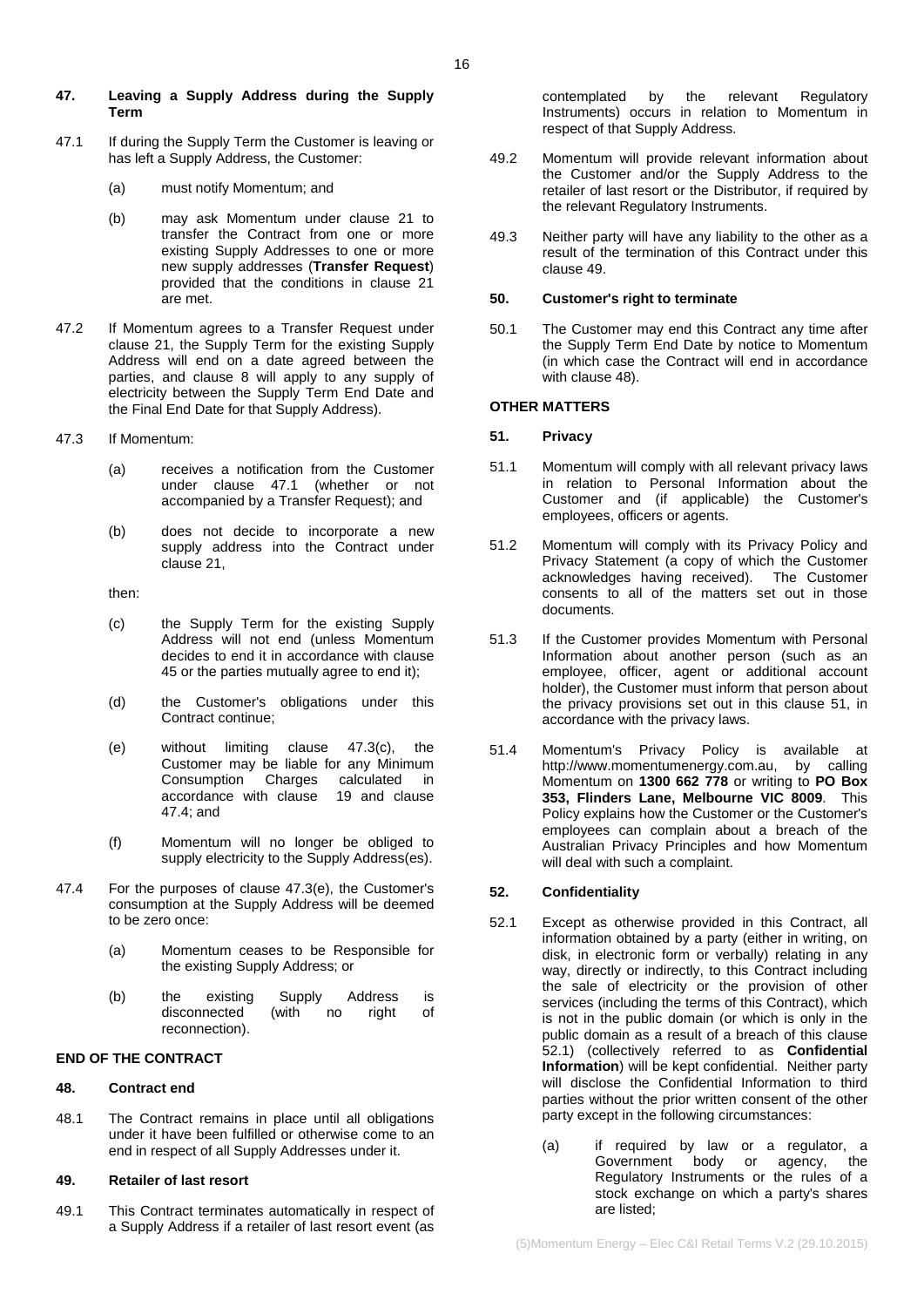- (b) by Momentum to a prospective purchaser of Momentum or its business;
- (c) to the relevant party's consultants, legal advisers, auditors and insurers and any related bodies corporate under similar conditions of confidentiality; or
- (d) the Distributor or the relevant transmission network service provider if the information relates to the operation or pricing in relation to the relevant distribution network or transmission network; or
- (e) as otherwise contemplated in this Contract (including under Momentum's Privacy Policy and Privacy Statement).
- 52.2 The existence of this Contract, and the Supply Term End Date of this Contact are not Confidential Information and may be disclosed by either party.

## <span id="page-16-0"></span>**53. Dispute Resolution**

- <span id="page-16-1"></span>53.1 If there is a dispute arising out of or relating to this Contract or the termination, breach or a claim that this Contract is invalid (in whole or in part), either party may give the other party notice in writing of the matters in dispute (**Notice of Dispute**). If the dispute has not been resolved by the parties within 21 days from the date of the Notice of Dispute, then a party may, by notice, refer the dispute to the parties' respective Chief Executive Officers (or delegates) for resolution.
- 53.2 Upon notification of a dispute under clause [53.1,](#page-16-1) the Chief Executive Officers (or their delegates) of each party will meet and try to resolve the dispute. If the dispute cannot be resolved by the Chief Executive Officers within 21 days of the referral of the dispute to the Chief Executive Officers and the Customer does not refer the dispute to the Energy Ombudsman of the relevant Jurisdiction (where the Energy Ombudsman has jurisdiction to accept that referral), then either party may refer that dispute to arbitration.
- 53.3 Where any matter is to be referred to arbitration, the parties must refer the dispute or difference to the arbitration of a single arbitrator in Victoria, to be agreed upon between the parties or if the parties cannot agree, within 14 days' notice from one party to the other, to an arbitrator appointed by the President of the Law Institute of Victoria.
- 53.4 Every arbitration must be conducted in accordance with the *Commercial Arbitration Act 2011 (Vic)*.
- 53.5 The parties will continue to comply with this Contract during any dispute, and the existence of a dispute does not suspend or otherwise affect this Contract.

## **54. General**

54.1 Momentum may, from time to time, vary this Contract (including any or all of these Electricity Terms and Conditions and the Details) in order to comply with any new laws or Regulatory Instruments or any change to the existing relevant laws or Regulatory Instruments. Momentum will give the Customer written notice of any such variation.

- 54.2 Momentum may novate this Contract:
	- (a) to another person together with any transfer of all or substantially all of Momentum's retail electricity sales business in the Region in which the Customer's Supply Address is located;
	- (b) to a Related Body Corporate who is authorised to conduct a retail electricity sales business in the Region in which the Customer's Supply Address is located; or
	- (c) to any other person, with the Customer's prior written consent.
- 54.3 The Customer cannot assign or otherwise transfer the benefit of (or any obligations under) this Contract without Momentum's prior written consent. Prior to providing Momentum's consent, Momentum may, at Momentum's discretion, require certain conditions to be met.
- <span id="page-16-2"></span>54.4 Unless otherwise stated, all notices under the Contract must be in writing. A party may give notices by fax, by post or by email to an address or number detailed in the Details. If a notice is:
	- (a) sent by post, it will be considered to have been received 3 Business Days after the date of posting to the addressee, unless in fact it is received earlier;
	- (b) sent by fax, it will be considered to have been received by the addressee on the date and time shown on the transmission report by the machine from which the fax was sent which indicates that the fax was sent in its entirety and in legible form to the fax number of the addressee; or
	- (c) sent by email, it will be considered to have been received by the addressee on the date and time of transmission (unless the other party receives notification that delivery did not occur or has been delayed).
- <span id="page-16-3"></span>54.5 If a notice is sent by multiple methods, it will be considered to have been received at the earliest time as determined above. Any changes to notice details must themselves be notified in writing in accordance with clause [54.4](#page-16-2) or clause [54.4\(c\)](#page-16-3) (as applicable).
- 54.6 This Contract is governed by the laws in force in Victoria and the Customer agrees to submit to the non-exclusive jurisdiction of the courts of Victoria.
- 54.7 The Contract overrides all prior negotiations, representations, proposals, understandings and agreements whether in writing or not, relating to the sale of electricity by Momentum to the Customer's Supply Address.
- 54.8 The Customer acknowledges that the Customer has not relied on any predictions, forecasts, advice or statements of opinion by Momentum or any of Momentum's employees, contractors or agents relating to the sale of electricity by Momentum to the Customer's Supply Address.
- <span id="page-16-4"></span>54.9 Nothing in these Electricity Terms and Conditions excludes, restricts or modifies any consumer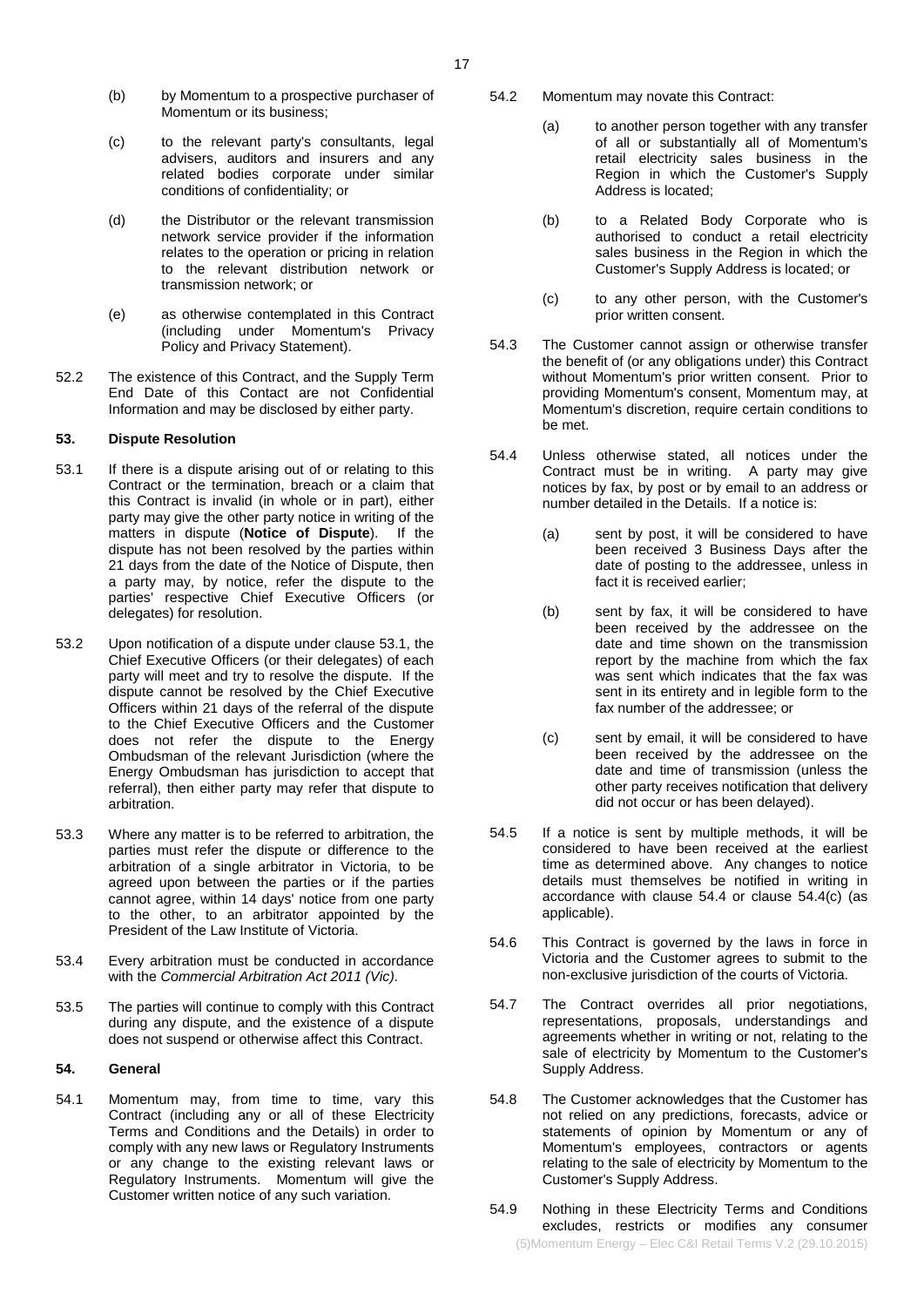guarantee, right, remedy, condition or warranty conferred on the Customer by the Australian Consumer Law (whether applied as a law of the Commonwealth or any State or Territory), where to do so would contravene the Australian Consumer Law or cause any part of this clause to be void, or any other applicable law that cannot be excluded, restricted or modified by agreement. However, all other conditions and warranties, whether or not implied by the law, are excluded.

- <span id="page-17-0"></span>54.10 To the fullest extent permitted by law, Momentum's liability for a breach of a non-excludable guarantee referred to in clause [54.9,](#page-16-4) for a breach of this Contract or for a breach of any other legal duty in relation to the subject matter of this Contract (including liability for breach, in negligence or in tort under common law or statutory action), is limited, as far as the law allows and at Momentum's option, to replacing or resupplying the goods or services respectively or paying for their replacement or resupply.
- 54.11 If for any reason the limitation of liability under clause [54.10](#page-17-0) is not effective or enforceable, then Momentum's maximum aggregate liability for all proven losses, damages and claims arising out of this Contract, including liability for breach, in negligence or in tort or for any other common law or statutory action, is limited to the sum of the amounts paid by the Customer to Momentum in respect of Consumption Charges under this Contract at the time the liability crystallises.
- 54.12 To the extent the law allows, the Customer indemnifies Momentum against (and therefore must pay Momentum for) loss or damage arising in connection with any failure by the Customer to comply with any of the Customer's obligations under the Contract. The Customer will not have to do this to the extent that the loss or damage is the result of the negligence of, or breach of this Contract by, Momentum.
- 54.13 Nothing in the Contract varies or excludes any limitation of liability or immunity Momentum has under the Regulatory Instruments.
- <span id="page-17-1"></span>54.14 The Customer is solely responsible for the obligations of the Customer under this Contract:
	- (a) whether or not any entity other than the Customer owns or occupies a Supply Address, or consumes electricity supplied to that Supply Address, under this Contract; and
	- (b) whether or not the matters referred to in clause [54.14\(a\)](#page-17-1) are referred to or noted in the Details.

#### **55. Definitions and interpretation**

55.1 In this Contract:

**Acceptance** means the document of that name (provided to the Customer by Momentum) which is signed by the Customer or on the Customer's behalf in order to enter into this Contract;

**Additional Consumption Charge** is defined in clause [18.2;](#page-5-5)

**Additional Consumption Rates** is defined in clause [18.1;](#page-5-7)

**AEMO** means the Australian Energy Market Operator;

**Billing Period** means the period covered by any bill, which (unless otherwise advised) will generally be approximately one month;

**Blended Rates** means, where the Supply Term is greater than 12 months, rates that are the same for each Supply Year (subject to variations under this Contract);

**Bundled Pricing Supply Address** means each Supply Address under this Contract at which the Details indicate that bundled pricing will apply, including:

- (a) each Supply Address included in any Bundled Rates Schedule; and
- (b) in the case of a single Supply Address under this Contract where the front page of the Details refers to both Bundled and Unbundled pricing, that Supply Address, until such time as appropriate metering equipment is in place in order for Unbundled pricing to apply;

**Business Day** means a day other than a Saturday, Sunday or a gazetted public holiday which is observed on the same day in each of Victoria; South Australia; New South Wales; Queensland; Tasmania and the ACT;

**Charges** is defined in clause [10.2](#page-2-5) and clause [11.2;](#page-2-6)

**Compliance Year** means the annual period of compliance under the relevant Environmental Scheme (which is generally a calendar year);

**Confidential Information** is defined in clause [52.1](#page-15-10)

**Consumption Charges** means the charges calculated under claus[e 12;](#page-3-2)

**Consumption Period** means (as applicable) Unbundled Pricing Peak Period, Unbundled Pricing Shoulder Period, Unbundled Pricing Off Peak Period, Network Peak Period, Network Shoulder Period or Network Off Peak Period;

**Consumption Quantity**, in relation to a Supply Address and Consumption Period, means the actual metered consumption, substituted consumption or estimated consumption of electricity (as applicable, in accordance with clause [24\)](#page-7-3) at that Supply Address and in that Consumption Period (whether consumed by the Customer or another person), in kilowatt hours;

**Consumption Rates** means Peak Rates, Shoulder Rates and/or Off Peak Rates (as applicable, including in accordance with the Customer's selection of either Stepped Rates or Blended Rates in the Details), as those rates may be varied under this Contract;

**Contract** means the contract between the Customer and Momentum for the sale of electricity, which is made up of the documents set out in clause [1;](#page-0-0)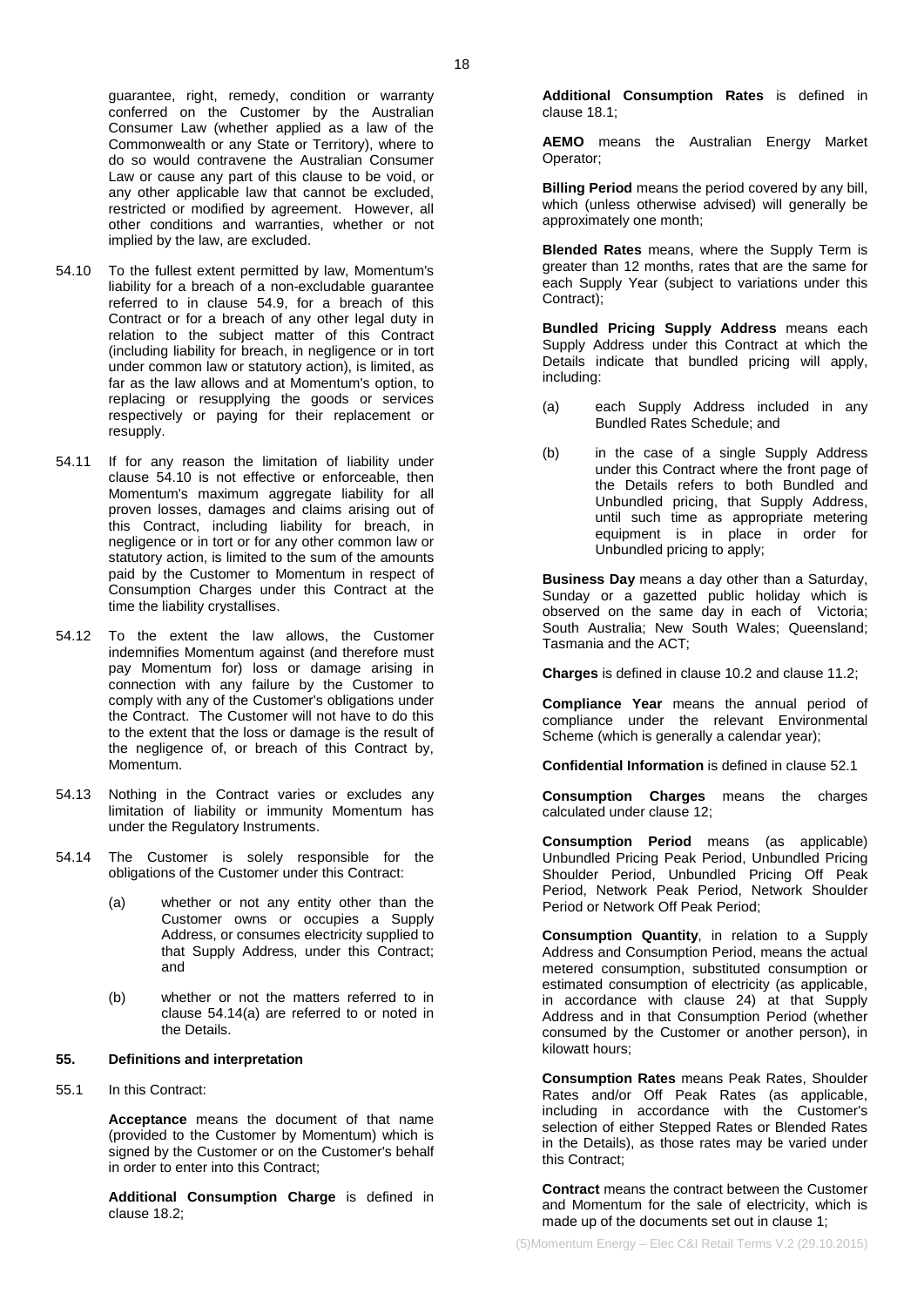**Corporations Act** means the *Corporations Act 2001 (Cth)*;

**CT/VT Testing** means any testing of a current transformer and/or a voltage transformer at the Supply Address;

**Customer** means the entity referred to as the customer in the Details;

**Daily Charge** means the \$ per day charge named "Daily Charge" set out in the Details and calculated on a daily basis for each Supply Address, as that charge may be varied under this Contract;

#### **Details** means:

- (a) the document named "Energy Supply Details" (being that part of the Contract in which the Customer's details and further details of the Contract are included), or if there are multiple Supply Addresses located in different Regions, the Energy Supply Details for each relevant Region; and
- (b) all schedules to that document, including (where applicable), any:
	- (i) Supply Address Schedule;
	- (ii) Bundled Rates Schedule; and
	- (iii) Environmental Rates Schedule;

**Disconnection Event** means the Customer:

- (a) fails to pay Momentum an amount Momentum has billed by the due date;
- (b) breaches any of the Customer's other obligations under this Contract;
- (c) denies access to the Customer's metering equipment or otherwise damages or interferes with any metering equipment; or
- (d) refuses to provide, or does not provide, to Momentum any Security Momentum has requested,

or there are other grounds under the law or Regulatory Instruments in which disconnection is allowed;

**Distributor** means the entity that operates the relevant electricity distribution system or, if a Supply Address is part of an embedded network, the entity that operates that embedded network and is exempt from the requirement to register as a network service provider under the National Electricity Rules (or where the context requires, both of these entities);

**DMA Pricing Effective Date** is defined in clause [33.7;](#page-10-8)

**EEIS** means the Energy Efficiency Improvement Scheme under the *Energy Efficiency (Cost of Living) Improvement Act 2012 (ACT)*;

**EEIS Rate** means the rate determined in accordance with clause [14](#page-4-2) (or clause [8.2\(b\)\(ii\)](#page-2-7) where applicable) in respect of the EEIS;

**Energy Charges** are defined in clauses [10.2\(a\)](#page-2-8) and [11.2\(a\);](#page-2-9)

**Energy Ombudsman** means in relation to Supply Addresses in:

- (a) NSW, the Energy & Water Ombudsman (NSW);
- (b) Victoria, the Energy & Water Ombudsman (Vic);
- (c) Queensland, the Energy Ombudsman (Qld);
- (d) South Australia, the Energy Industry Ombudsman (SA); and
- (e) the Australian Capital Territory, the Australian Capital Territory Civil and Administrative Tribunal;

**Enhanced Site Inspection** means a visual inspection of a meter and/or metering equipment, in accordance with the applicable Regulatory Instruments, including the National Electricity Rules;

**Environmental Charges** are calculated under clause [14;](#page-4-2)

**Environmental Rates** means the rates determined under clause [14](#page-4-2) (or clause [8.2\(b\)\(ii\)](#page-2-7) where applicable) in respect of any Environmental Scheme, including:

- (a) LRET Rate (in respect of the LRET);
- (b) SRES Rate (in respect of the SRES);
- (c) ESS Rate (in respect of the ESS);
- (d) EEIS Rate (in respect of the EEIS);
- (e) REES Rate (in respect of the REES); and
- (f) VEET Rate (in respect of the VEET),

as those rates may be varied under this Contract;

**Environmental Rates Schedule** means a schedule identified as the Environmental Rates Schedule (Unbundled Pricing Supply Addresses) in the Details which includes details relevant to the Environmental Rates;

**Environmental Scheme** means any law which has as one of its purposes the reduction or limitation of greenhouse gases, the encouragement of renewable, low emissions or other forms of clean energy, or the minimisation of the impact of the electricity industry on the environment, including the schemes referred to in the definition of Environmental Rates;

**ESS** means the Energy Savings Scheme under the *Electricity Supply Act 1995 (NSW)*;

**ESS Rate** means the rate determined in accordance with clause [14](#page-4-2) (or clause [8.2\(b\)\(ii\)](#page-2-7) where applicable) in respect of the ESS;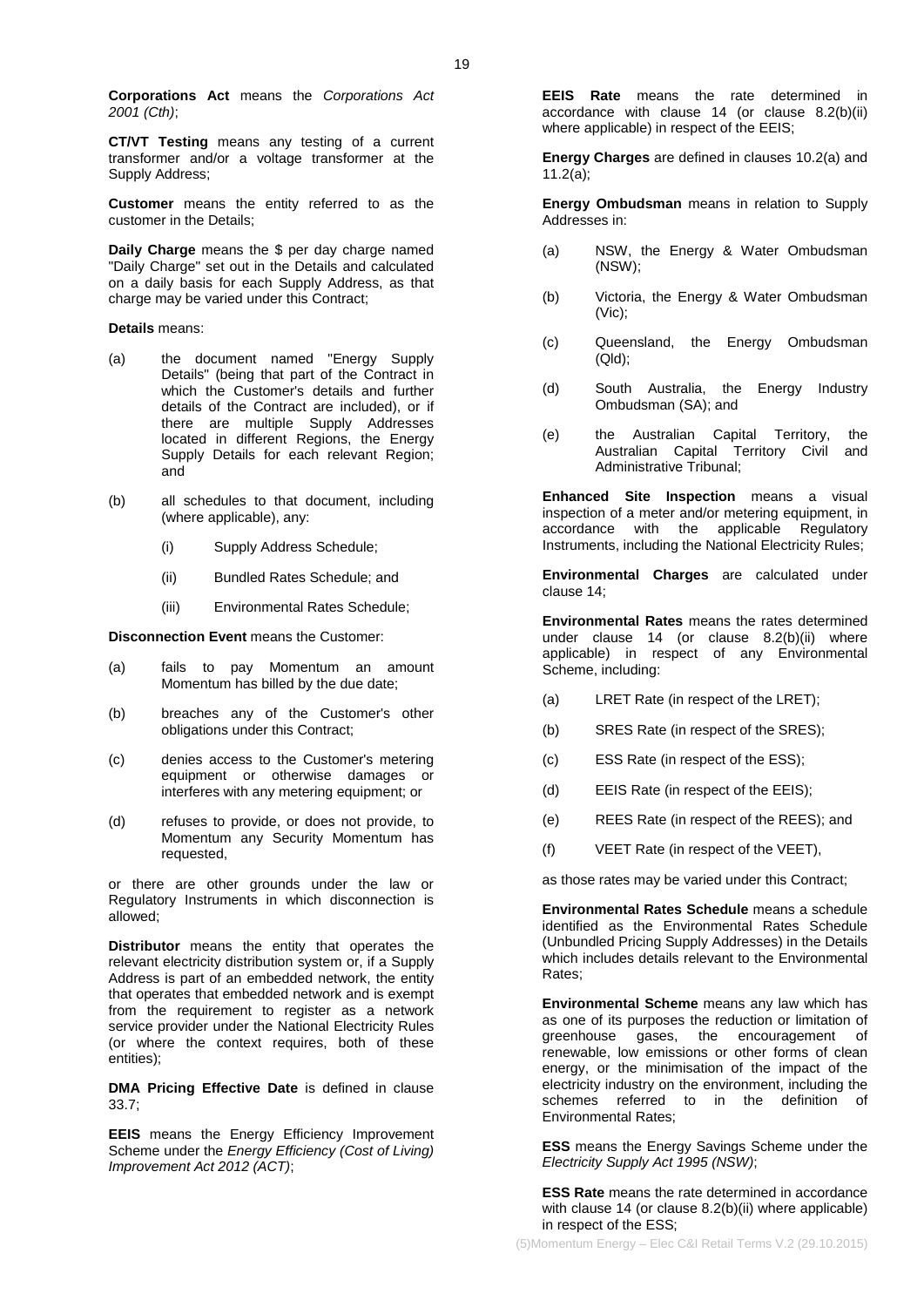**Excess Consumption Quantity** is defined in clause [18.2;](#page-5-5)

**Expected Electricity Consumption** is defined in claus[e 17.1;](#page-5-8)

**Final End Date** means, in respect of a Supply Address, the date on which the first to occur of any the following events occurs at that Supply Address:

- (a) Momentum ceases to be Responsible for the Supply Address;
- (b) Momentum enters into a new contract for the Supply Address (with the Customer or another person) and sale of electricity commences under that contract; or
- (c) the Supply Address is disconnected (with no right of reconnection);

**Flex Percentage** means, for each Region, and each Supply Year the corresponding Flex Percentage specified in the Details;

**Government Agency** means any government or any public, statutory, governmental (including a local government), semi-governmental or judicial body, entity, department or authority and includes any selfregulatory organisation established under statute;

**GreenPower Schedule** means a schedule specified as such and which includes details relevant to the purchase of Momentum's GreenPower product by the Customer and which comprises Part 1 (GreenPower terms and conditions) and Part 2 (GreenPower details);

**GST** means a goods and services or similar tax;

**Immediate Disconnection Event** means:

- (a) the Customer experiences an Insolvency Event;
- (b) the Customer is using electricity illegally or fraudulently;
- (c) there is an emergency; or
- (d) health and safety reasons necessitate disconnection;

**Insolvency Event** in relation to the Customer means an order is made for the Customer's bankruptcy, winding up or dissolution, a receiver, receiver and manager, trustee, administrator, liquidator or similar official is appointed to all or part of the Customer's assets or undertaking, the Customer enters into, or resolves to enter into, any arrangement or composition or compromise with, or assignment for the benefit of, the Customer's members or creditors or the Customer becomes insolvent within the meaning of section 95A of the Corporations Act;

**Jurisdiction** means a State or Territory within the Commonwealth of Australia in which a Supply Address is located;

**kWh** means kilowatt hour;

**Large Customer** means a customer who consumes:

- (a) at or more than the Large Customer Threshold at:
	- (i) a single business Supply Address; or
	- (ii) in aggregate in relation to multiple business Supply Addresses,

located in New South Wales, South Australia, the Australian Capital Territory or Queensland; or

- (b) more than the Large Customer Threshold at:
	- (i) a single business Supply Address; or
	- (ii) if permitted by law, in aggregate in relation to multiple business Supply Addresses,

located in Victoria,

#### **Large Customer Threshold** means:

- (a) 100 MWh of electricity per year for a business Supply Address located in New South Wales;
- (b) 160 MWh of electricity per year for a business Supply Address located in South Australia;
- (c) 100 MWh of electricity per year at a business Supply Address located in the Australian Capital Territory,
- (d) 100 MWh of electricity per year for a business Supply Address located in Queensland; or
- (e) 40 MWh of electricity per year for a business Supply Address located in Victoria;

**Loss Factors** means any loss factors determined or approved under the National Electricity Rules to account for losses of electricity incurred in the production, transportation and use of electricity, including, for a Supply Address, the:

- (a) marginal loss factor; and
- (b) distribution loss factor,

applicable to that Supply Address;

**LRET** means the Large-scale Renewable Energy Target under the *Renewable Energy (Electricity) Act 2000 (Cth)*;

**LRET Rate** means the rate determined in accordance with clause [14](#page-4-2) (or clause [8.2\(b\)\(ii\)](#page-2-7) where applicable) in respect of the LRET;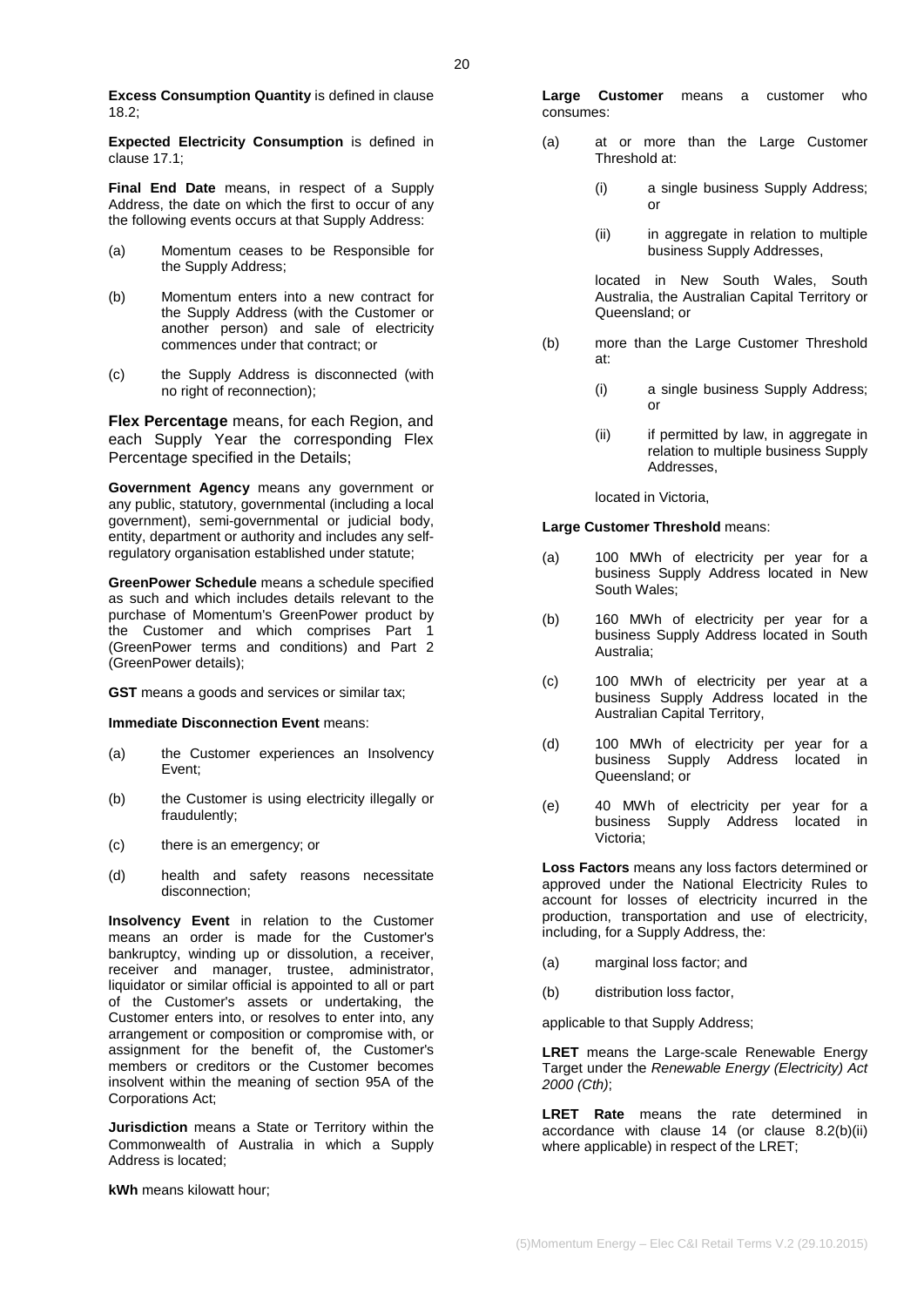**Market and Regulatory Charges** means the costs of participation in the National Electricity Market, including participant fees and ancillary services fees, and any costs imposed under a Regulatory Instrument that are not within the other components of Charges;

**Market Floor Price** has the meaning given to that term under the National Electricity Rules;

**Market Price Cap** has the meaning given to that term under the National Electricity Rules;

**Meter Provision Services** means the installation (where applicable), testing and maintenance of the meter and associated equipment;

**Metering Charges** means, in respect of an Unbundled Pricing Supply Address:

- (a) the metering charge per meter per day for each Supply Address indicated in the Details (for a Bundled Supply Address, metering charges are incorporated into the Daily Charge listed in the Bundled Rates Schedule);
- (b) any charges imposed under clause [36.3](#page-11-1) for CT/VT Testing or in respect of an Enhanced Site Inspection;
- (c) additional costs related to the Customer's meter that are incurred under claus[e 34.2](#page-11-0) or at the Customer's request or due to the Customer's act or omission, such as fees for a special meter read, installation of a new meter or metering equipment or meter repair (but not including a scheduled meter read or any meter repair or installation as a result of a faulty meter where the Customer was not responsible for causing the fault); and
- (d) any other fees or charges imposed by the Distributor or a Metering Services Provider due to something specific to the Customer's needs (not including ordinary charges for use of the networks),

and for the purposes of paragraph (a), the metering charge per meter is calculated on a daily basis;

**Metering Data Services** has the meaning given to that term under the National Electricity Rules, being generally the collection, processing, storage and delivery of metering data;

#### **Metering Services Provider** means:

- (a) a Metering Provider (as that term is defined in the National Electricity Rules) in respect of Meter Provision Services; and/or
- (b) Metering Data Provider (as that term is defined in the National Electricity Rules) in respect of Metering Data Services;

**Minimum Consumption Charge** is defined in clause [19.1;](#page-6-4)

**Minimum Consumption Rates** is defined in clause [19.3;](#page-6-8)

**MWh** means megawatt hour;

**National Electricity Market** means the wholesale market established under the National Electricity Rules;

**National Electricity Rules** means the National Electricity Rules under the *National Electricity Law*;

**NERL** means the *National Energy Retail Law*;

**NERR** means the National Energy Retail Rules under the NERL;

**Network Charges** means the electricity transmission and distribution network charges and any other charges imposed by the distribution system operator or transmission system operator, including charges for use of a distribution or transmission system, connection services charges, disconnection and reconnection charges;

**Network Off Peak Periods** means off peak periods as defined by the Distributor;

**Network Peak Periods** means peak periods as defined by the Distributor;

**Network Shoulder Periods** means shoulder periods as defined by the Distributor;

**NMI** means National Metering Identifier;

**Off Peak Rate** means any rate (in cents per kilowatt hour) for an applicable period and Supply Address specified in the Details by reference to the word "Off Peak", as that rate may be varied under this Contract;

**Pass Through Charges** are defined in clause [10.2\(b\)](#page-2-10) and calculated under clause [13;](#page-4-0)

**Pass Through Costs** means the direct or indirect costs that are incurred by Momentum (as interpreted by applying clause [13.3\)](#page-4-4) in relation to the sale of electricity at or the supply of electricity to the Customer's Supply Address other than the wholesale energy component cost of the electricity sold to the Customer including:

- (a) Network Charges;
- (b) Market and Regulatory Charges;
- (c) costs in respect of Environmental Schemes;
- (d) Loss Factors;
- (e) costs in respect of Meter Provision Services and Metering Data Services; and
- (f) service charges;

**Peak Rate** means any rate (in cents per kilowatt hour) for an applicable period and Supply Address specified in the Details by reference to the word "Peak", including any rates expressed as (for example) "Peak 2" or "Peak – step 2", as that rate may be varied under this Contract;

**Personal Information** has the meaning given to that term in the *Privacy Act 1988 (Cth)*;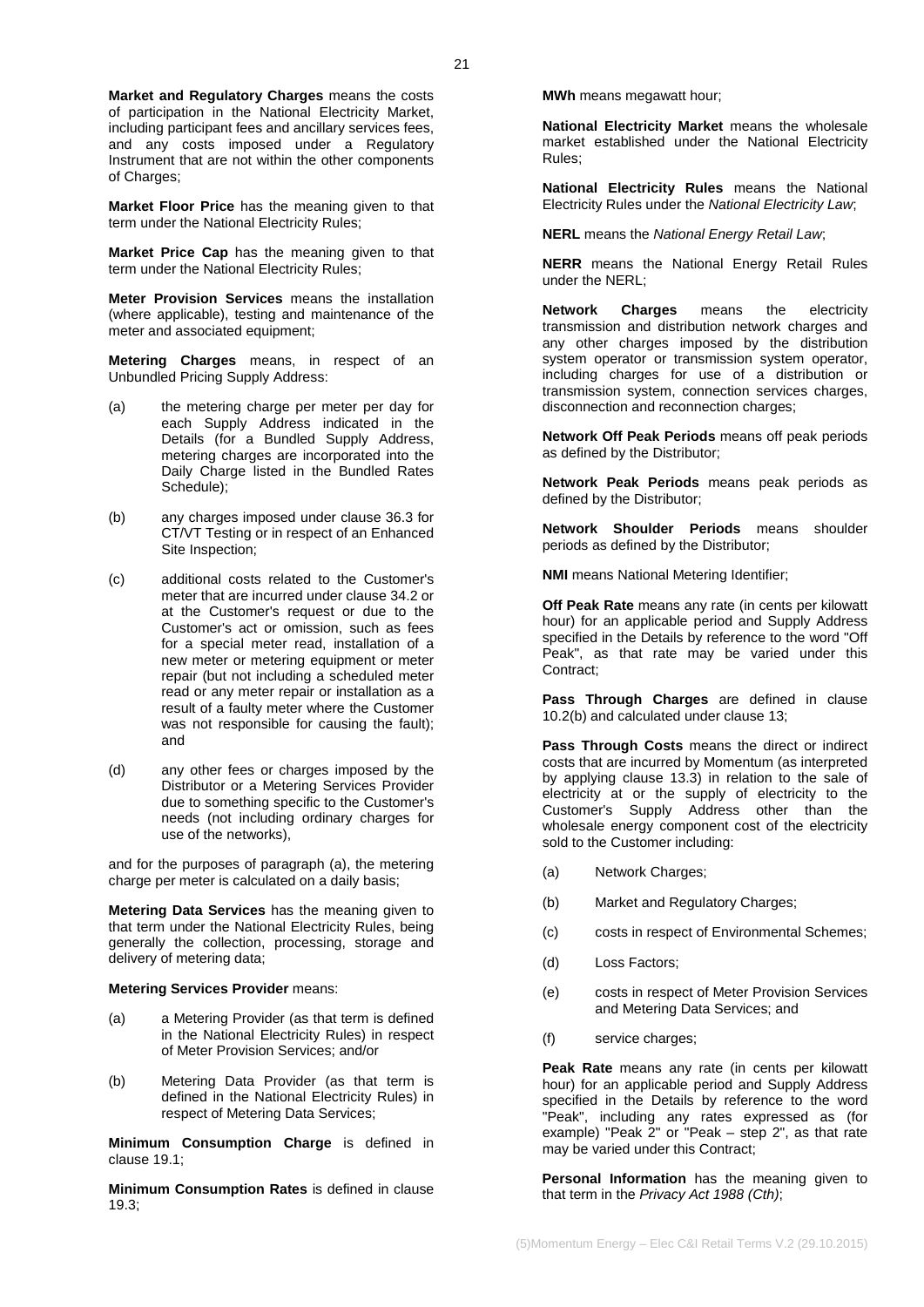**Queensland Code** means the Electricity Industry Code published by the Queensland Competition Authority;

**REES** means the Retailer Energy Efficiency Scheme established under Part 4 of the *Electricity (General) Regulations 2012* (SA);

### **REES Rate** means:

- (a) if the purchases made by Momentum in the NEM in respect of the Customer's<br>Consumption under this Contract Consumption (estimated as the Expected Electricity Consumption multiplied by Loss Factors) are such that those purchases would be designated electricity purchases (as that term is defined in regulation 22(4) of the *Electricity (General) Regulations 2012);*  \$0/MWh; and
- (b) if the purchases made by Momentum in the NEM in respect of the Customer's<br>Consumption under this Contract Consumption (estimated as the Expected Electricity Consumption multiplied by Loss Factors) are such that those purchases would not be designated electricity purchases (as that term is defined in regulation 22(4) of the *Electricity (General) Regulations 2012);* the rate determined in accordance with clause [14](#page-4-2) (or clause [8.2\(b\)\(ii\)](#page-2-7) where applicable) in respect of the REES;

**Region** has the meaning given to that term under the National Electricity Rules;

**Regulatory Instrument** means any law or regulatory or administrative instrument relating (directly or indirectly) to or affecting the purchase, sale or supply of electricity in the Jurisdiction in which the Customer's Supply Address is located or otherwise relevant to Momentum's obligations under this Contract;

**Related Body Corporate** has the meaning given to that term under the Corporations Act;

**Responsible** in respect of the Supply Address means financially responsible in the National Electricity Market for electricity supplied to the Supply Address, and **Responsibility** has an equivalent meaning;

**Responsible Person** has the meaning given to that term in the National Electricity Rules;

**Retailer Liability** means the relevant percentage or proportion representing electricity retailer liabilities under the relevant Environmental Scheme for the Compliance Year, being:

(a) for LRET, the renewable power percentage for the Compliance Year set out in the *Renewable Energy (Electricity) Regulations 2001 (Cth)*;

- (b) for SRES, the small-scale technology percentage for the Compliance Year set out in the *Renewable Energy (Electricity) Regulations 2001 (Cth)*;
- (c) for VEET, the greenhouse gas reduction rate for electricity for the Compliance Year fixed under the *Victorian Energy Efficiency Target Act 2007 (Vic)*;
- (d) for ESS, the energy savings scheme target for the Compliance Year under the *Electricity Supply Act 1995 (NSW)*;
- (e) for EEIS, the energy savings target for the Compliance Year under the *Energy Efficiency (Cost of Living) Improvement Act 2012 (ACT)*; and
- (f) for REES, the energy efficiency target; the priority group energy efficiency target and the energy audit target for Momentum for the Compliance Year as set by the Essential Services Commission of South<br>Australia in accordance with the in accordance with the requirements under the *Electricity (General) Regulations 2012* (SA).

**Security** means a bank guarantee, cash or other form of credit support reasonably acceptable to Momentum;

**Shoulder Rate** means any rate (in cents per kilowatt hour) for an applicable period and Supply Address specified in the Details by reference to the word "Shoulder", as that rate may be varied under this Contract;

**Small Customer** is a person who is not a Large Customer;

**Small Customer Contract** means any contract (as nominated by Momentum) that Momentum applies to Small Customers;

**Special Terms** means any special terms Momentum and the Customer have agreed which are included in a schedule to these Electricity Terms and Conditions, including a GreenPower Schedule;

**SRES** means the Small-scale Renewable Energy Scheme under the *Renewable Energy (Electricity) Act 2000 (Cth)*;

**SRES Rate** means the rate determined in accordance with clause [14](#page-4-2) (or clause [8.2\(b\)\(ii\)](#page-2-7) where applicable) in respect of the SRES;

**Step Limit** means, in respect of a Supply Address, the figure specified as such in the Details expressed in kWh and applicable for each Billing Period;

**Stepped Rates** means, where the Supply Term is greater than 12 months, rates that are different for each Supply Year;

**Supply Address** means a Supply Point at the address where the Customer accepts the supply of electricity under the Contract, as detailed in the Details, and for the purposes of this Contract:

(a) each Supply Point allocated a separate NMI is a separate Supply Address (even if there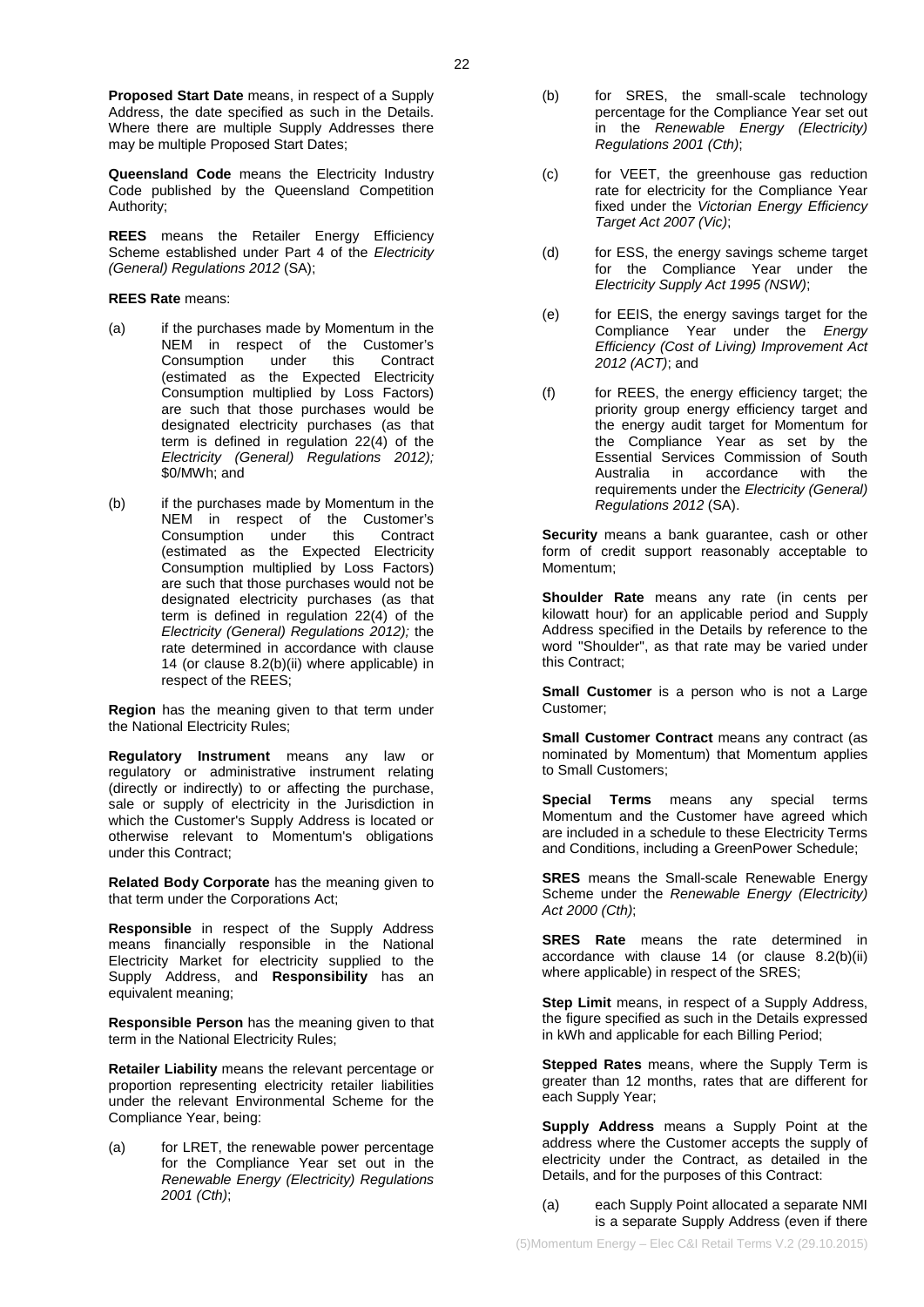(b) if there is more than one Supply Address then a reference to the Customer's Supply Address means each of those Supply Addresses or all of them as the context requires;

**Supply Address Schedule** means a schedule specified as such in the Details, included where there is more than one Supply Address, which includes details relevant to each of those Supply Addresses;

**Supply Point** means any point at which the Distributor's network connects to the electricity installation at the Customer's Supply Address;

**Supply Term** is defined in clause [7.2;](#page-1-5)

**Supply Term End Date** means the last day of the Supply Term, which is:

- (a) the last day of the supply term period selected by the Customer in the Details, calculated from the first Proposed Start Date under this Contract; or
- (b) where the Supply Term is terminated earlier under this Contract, the date on which it terminates;

**Supply Term Start Date** means, in respect of a Supply Address, the date on which Momentum's obligation to sell the Customer electricity at that Supply Address and the Customer's obligation to pay Momentum for that electricity, starts, which is the later of the Proposed Start Date and:

- (a) if the Customer is transferring that Supply Address to Momentum from another retailer, the date on which Momentum becomes Responsible for that Supply Address;
- (b) if the Customer is an existing customer of Momentum's for that Supply Address, the date on which the last of the preconditions detailed in clause [6](#page-1-0) is satisfied (or waived by Momentum) in relation to that Supply Address; or
- (c) if the Supply Address has not previously been connected, the later of:
	- (i) the date on which the last of the preconditions detailed in clause [6](#page-1-0)<br>is satisfied (or waived by satisfied (or waived by Momentum) in relation to that Supply Address; and
	- (ii) the date on which Momentum becomes Responsible for that Supply Address;

**Supply Year** means, in respect of a Supply Address:

(a) in the case of the first Supply Year, the date from the Supply Term Start Date until the earlier of:

- (i) the day before the first anniversary of the first Proposed Start Date under this Contract; and
- (ii) the Supply Term End Date; and
- (b) in the case of any subsequent Supply Year, the date from the day after the last day of the previous Supply Year until the earlier of:
	- (i) the day before the anniversary of that date; and
	- (ii) the Supply Term End Date.

**Tax** means any taxes, levies, imposts, deductions, charges, withholdings or duties other than income tax, fines or penalties imposed or withheld by a Government Agency;

**Unbundled Pricing Off Peak Periods** means those times of day other than Unbundled Pricing Peak Periods or Unbundled Pricing Shoulder Periods;

**Unbundled Pricing Peak Periods** means the times of day indicated in the Details as those to which Peak Rates apply for Unbundled Pricing Supply Addresses;

**Unbundled Pricing Shoulder Periods** means those times of day (if any) indicated in the Details as those to which Shoulder Rates apply for Unbundled Pricing Supply Addresses;

**Unbundled Pricing Supply Address** means each Supply Address under this Contract that is not a Bundled Pricing Supply Address;

**Under Consumption Quantity** is defined in clause [19.2.](#page-6-5)

**VEET** means the Victorian Energy Efficiency Target under the *Victorian Energy Efficiency Target Act 2007 (Vic)*;

**VEET Rate** means the rate determined in accordance with clause [14](#page-4-2) (or clause [8.2\(b\)\(ii\)](#page-2-7) where applicable) in respect of the VEET;

**Wholesale Market Off Peak Price** for a Supply Year and Region is the wholesale electricity off peak price for that Supply Year and Region as determined by Momentum acting reasonably; and

**Wholesale Market Peak Price** for a Supply Year and Region is the wholesale electricity peak price for that Supply Year and Region as determined by Momentum acting reasonably.

- 55.2 In this Contract:
	- (a) a reference to:
		- (i) the singular includes the plural and vice versa;
		- (ii) a document includes any variation or replacement of it;
		- (iii) costs Momentum incur includes Momentum's internal costs; and